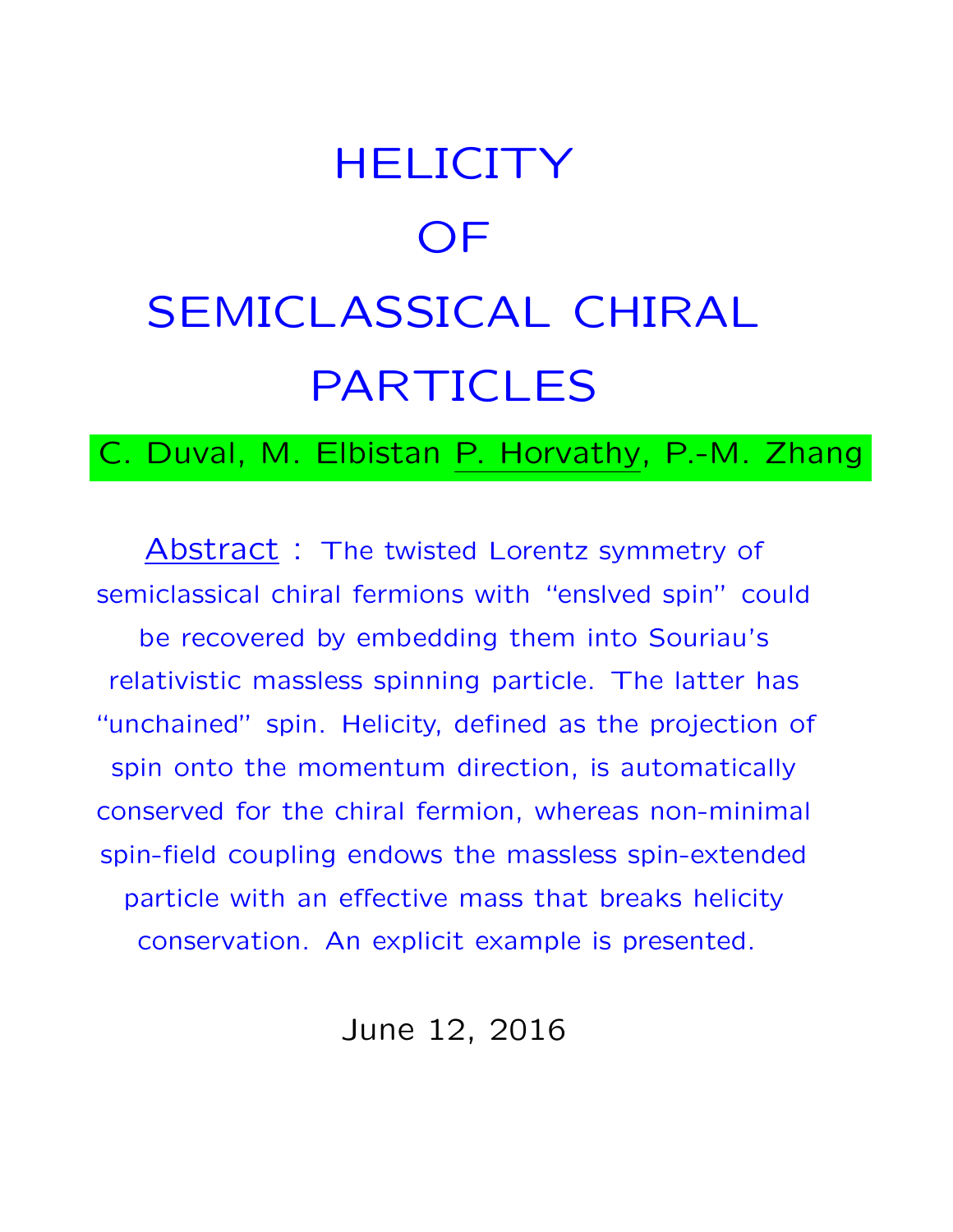#### Based on :

- [ 1 ] C. Duval and P. A. Horvathy, "Chiral fermions as classical massless spinning particles," Phys. Rev. D91 045013 (2015) arXiv:1406.0718 [hep-th].
- [ 2 ] C. Duval, M. Elbistan, P. A. Horvathy and P.-M. Zhang, "Wigner-Souriau translations and Lorentz symmetry of chiral fermions," Phys. Lett. B 742 (2015) 322, arXiv:1411.6541 [hep-th].
- [ 3 ] M. Elbistan and P. A. Horvathy, "Anomalous properties of spin-extended chiral fermions," Phys. Lett. B749 (2015) 502. arXiv:1506.05008 [hep-th].
- [ 4 ] C. Duval, M. Elbistan, P. A. Horvathy and P.- M. Zhang, "Helicity of spin-extended chiral particles," Phys. Lett. A 380 1677 (2016) arXiv:1508.02188 [hep-th].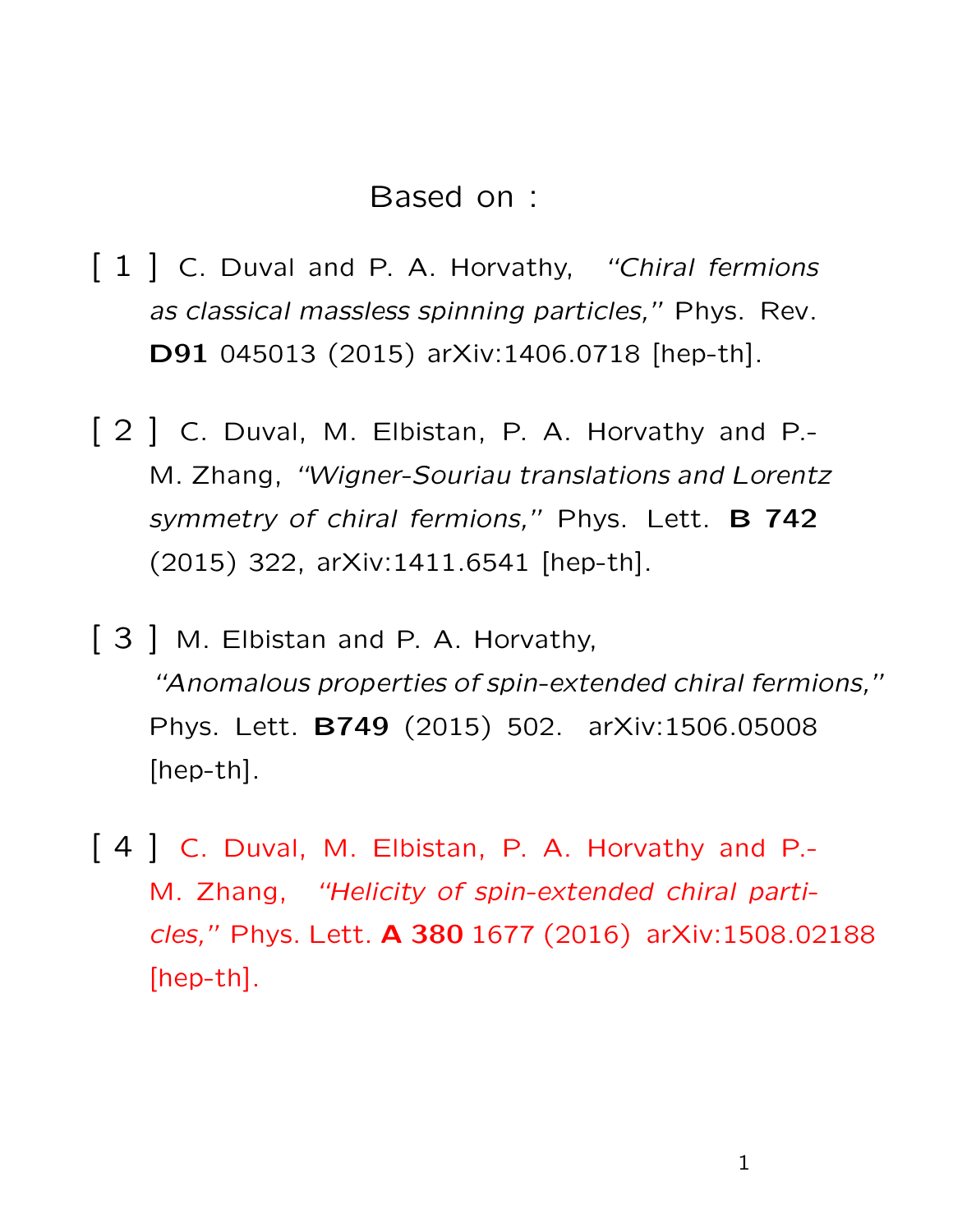# **Helicity**

The Feynman Lectures on Physics, III. Sec. 17-4

† We have tried to find at least a proof that the component of angular momentum along the direction of motion must for a zero mass particle be an integral multiple of  $\hbar/2$ —and not something like  $\hbar/3$ . Even using all sorts of properties of the Lorentz transformation and what not, we failed. Maybe it's not true. We'll have to talk about it with Prof. Wigner, who knows all about such things.

 $17 - 11$ 

| THM                                                                                      | : Ang mom J = $x \times p + s$ Helicity :                                                        |
|------------------------------------------------------------------------------------------|--------------------------------------------------------------------------------------------------|
| $\chi = J \cdot \hat{p} = s \cdot \hat{p}$                                               |                                                                                                  |
| conserved for light & for chiral fermions minimally coupled a gauge/gravitational field, |                                                                                                  |
| However :                                                                                |                                                                                                  |
| THM                                                                                      | : may not be conserved for spin-extended chiral fermions non-minimally coupled to a gauge field. |
| Clue                                                                                     | non-minimal coupling endows the par-                                                             |

ticle with an effective mass

 $P_\mu P^\mu = \boxed{-(eg/2)\, S.F}$ 

g gyromagnetic ratio;  $S.F = S_{\mu\nu}F^{\mu\nu}$  spin-field coupling.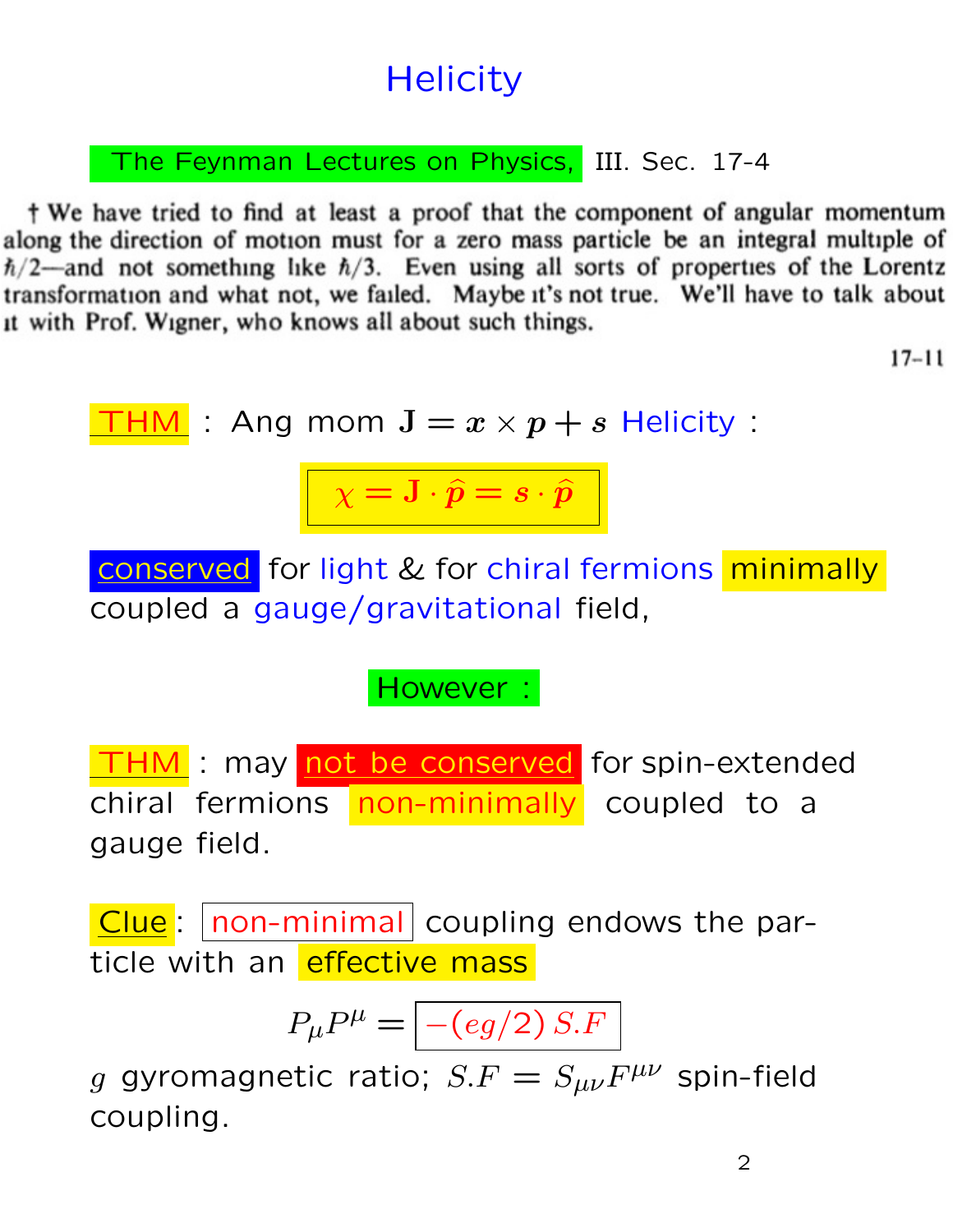### SEMICLASSICAL FERMIONS (c-model)

Stephanov & Yin PRL 2012 (semi)classical model derived from Weyl Hamiltonian  $H = \sigma \cdot p \rightsquigarrow$ spin-1/2 system

$$
S = \iint \left( \left( \mathbf{p} + e\mathbf{A} \right) \cdot \frac{d\mathbf{x}}{dt} - \left( |\mathbf{p}| + e\phi \right) - \underbrace{\left| \mathbf{a} \cdot \frac{d\mathbf{p}}{dt} \right|} \right) dt
$$
\n(1)

 $a(p)$  "momentum-dependent vector potential" for "Berry monopole" in  $p$ -space

$$
\nabla p \times a = \Theta \equiv \frac{\hat{p}}{2|p|^2}, \quad \hat{p} = p/|p|. \qquad (2)
$$

Spin "enslaved" : angular momentum

$$
\mathbf{J} = x \times p + s, \qquad s = \pm \frac{1}{2} \hat{p}. \tag{3}
$$

Helicity  $=$  projection of spin onto momentum :

$$
\chi = \hat{p} \cdot s = \pm \frac{1}{2} \tag{4}
$$

automatically conserved : built into model.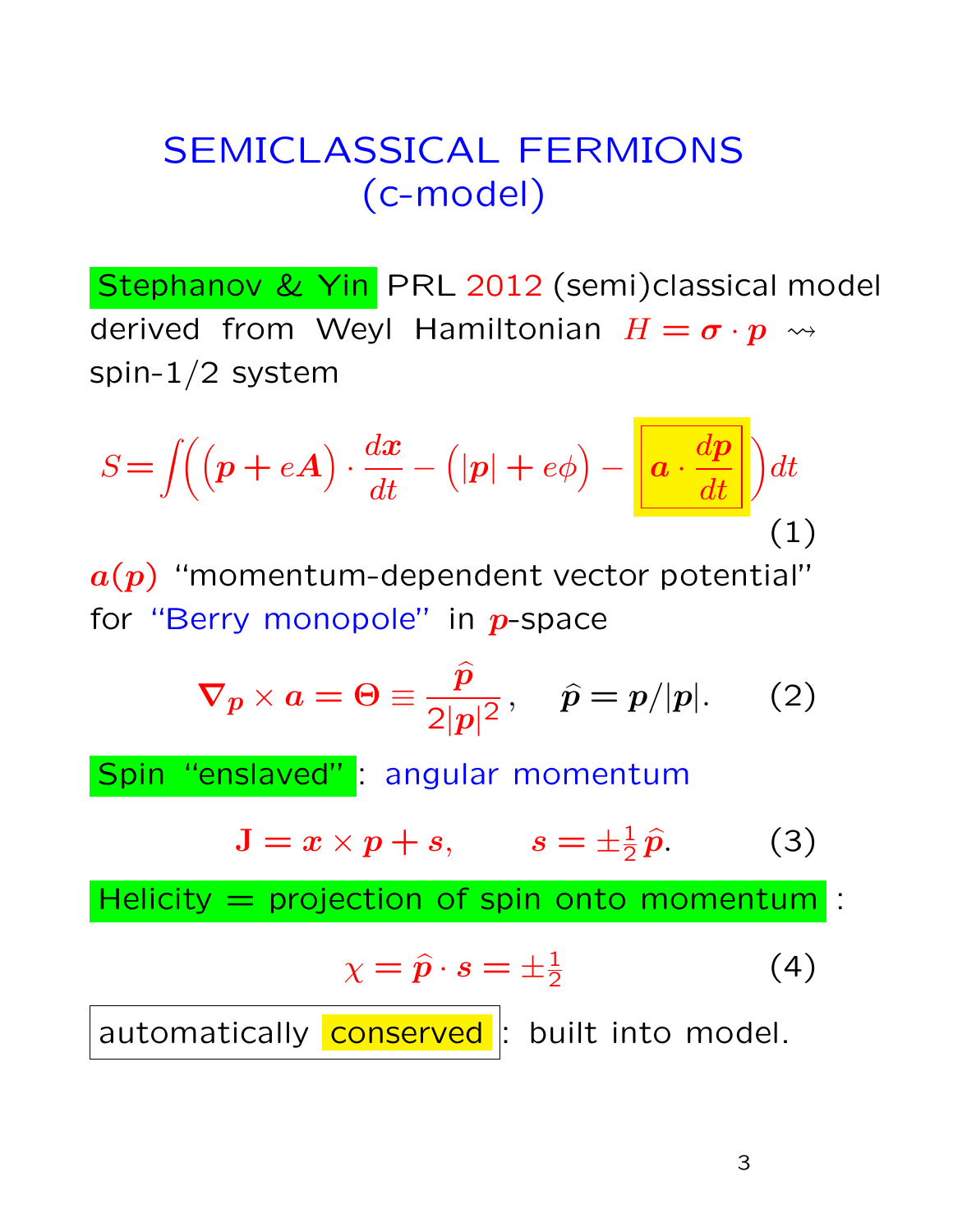Chiral model has No manifest Lorentz symmetry However, J. Y. Chen et al. PRL 113 (2014) 182302 found twisted Lorenz symmetry

$$
\delta x = \beta t + \frac{\hat{\beta} \times \hat{\hat{p}}}{2|\hat{p}|},
$$
  
\n
$$
\delta p = |p|\beta,
$$
  
\n
$$
\delta t = \beta \cdot x.
$$
\n(5)

DH [1]: (5) derived from symmetry of massless spinning particle Souriau 1970.

Henceforce only consider Souriau's S-model constructed by **symmetry** (orbit method).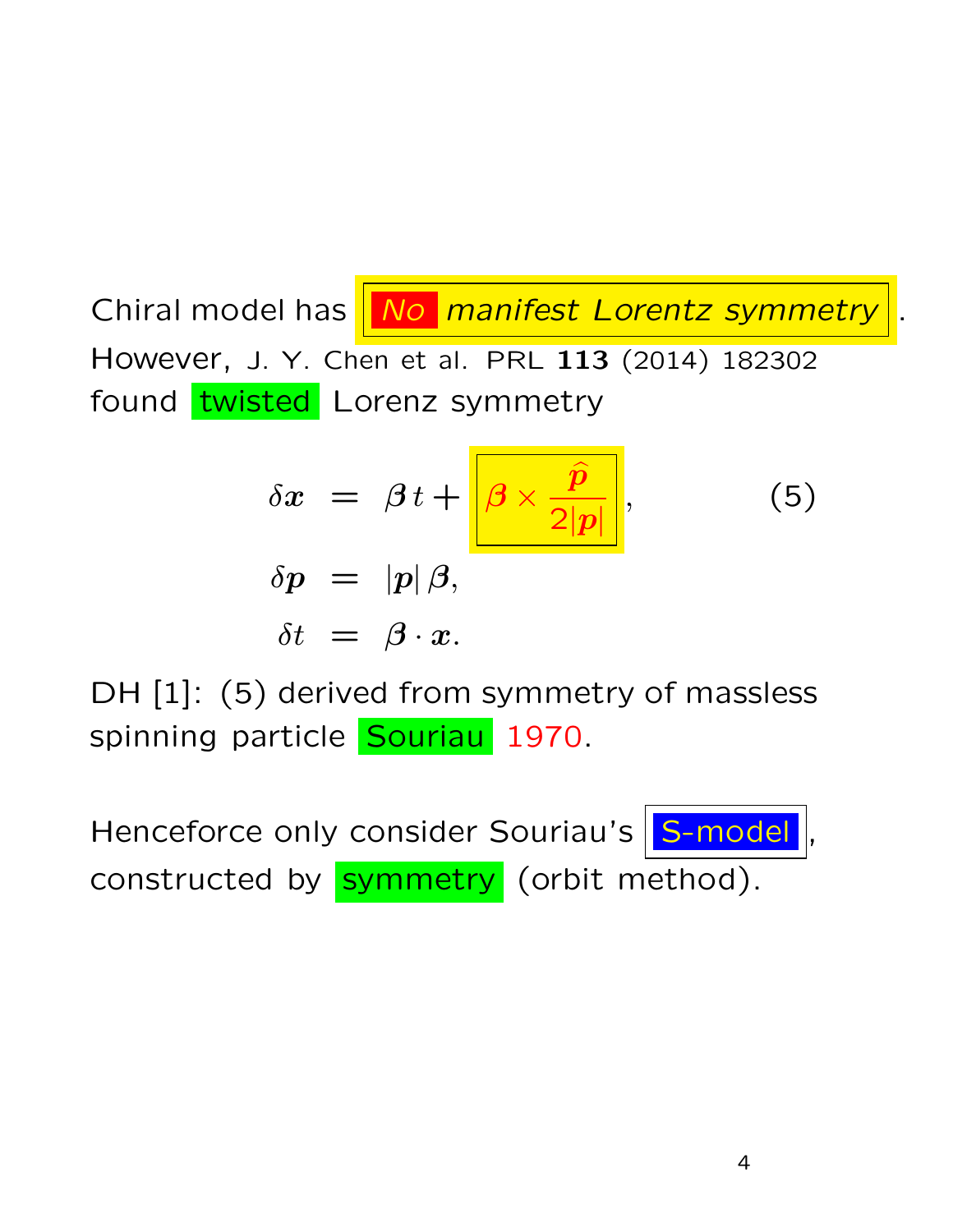#### Souriau's mechanics

Souriau 1970: Phase space variables  $x, p$  denoted  $\xi^{\alpha}$ . Particle described by phase space Lagrangian

$$
\mathcal{L}(\xi, \dot{\xi}) = a_{\alpha}(\xi)\dot{\xi}^{\alpha} - h(\xi). \tag{6}
$$

Euler-Lagrange var. eqns  $\frac{d}{dt} \left( \frac{\partial \mathcal{L}}{\partial \dot{\xi}^{\alpha}} \right)$  $\overline{\partial \dot{\xi}^\alpha}$  $\left(-\frac{\partial \mathcal{L}}{\partial \xi^{\alpha}}\right)=0$  :

$$
\omega_{\alpha\beta}\dot{\xi}^{\beta} = -\partial_{\alpha}h \,, \quad \omega_{\alpha\beta} = \partial_{\alpha}a_{\beta} - \partial_{\beta}a_{\alpha}.\tag{7}
$$

Extend 6d phase space into 7d evolution space  $V^7$  described by  $(x, p, t)$  and unify symplectic form  $\omega = \frac{1}{2} \omega_{\alpha \beta} d \xi^\alpha \wedge d \xi^\beta$  with Hamiltonian

$$
\sigma = \omega - dh \wedge dt. \tag{8}
$$

Eqns of motion (7) become

$$
\sigma((\dot{x}, \dot{p}, \dot{t}), \quad) = 0 \tag{9}
$$

Tangent to motion in evolution space belongs to kernel ker $\sigma$ .

When matrix  $[\omega_{\alpha\beta}]$  regular  $\Rightarrow$  can be inverted  $\Rightarrow$  (7) equivalent to Hamilton's eqns.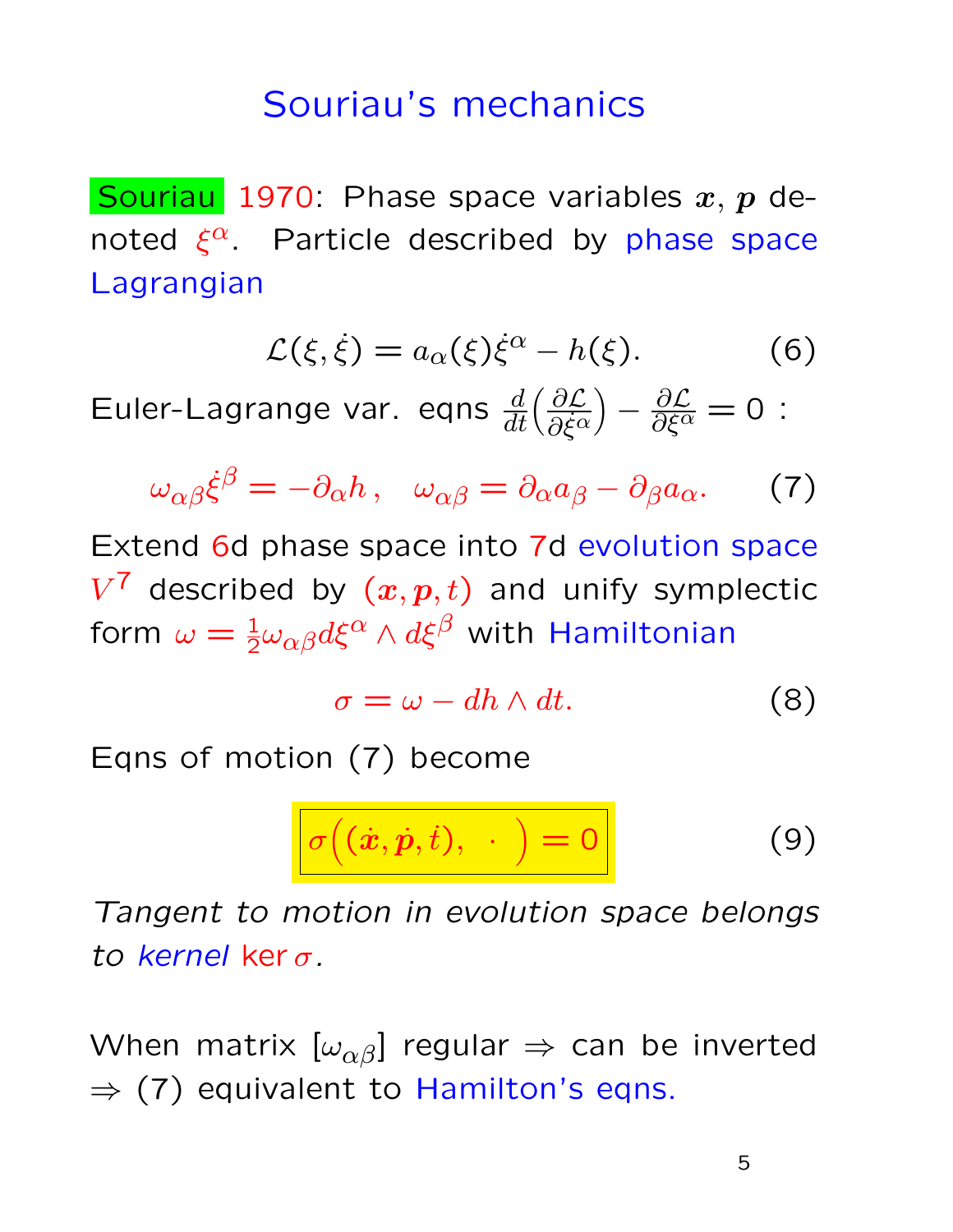

**Ex.** : for canonical symplectic form

$$
\begin{bmatrix} \omega_{\alpha\beta} \end{bmatrix} = \begin{pmatrix} 0 & -1 \\ 1 & 0 \end{pmatrix} \rightsquigarrow \begin{bmatrix} \omega^{\alpha\beta} \end{bmatrix} = \begin{pmatrix} 0 & 1 \\ -1 & 0 \end{pmatrix} \tag{10}
$$

$$
\dot{\mathbf{q}} = \frac{\partial H}{\partial \mathbf{p}}, \qquad \dot{\mathbf{p}} = -\frac{\partial H}{\partial \mathbf{q}}. \tag{11}
$$

Souriau : Classical system described by closed 2-form  $\sigma$  of const rank on evolution space V. Motion  $\sim$  ker  $\sigma$ .



Framework viewed as Hamiltonian & Lagrangian formalism at same time.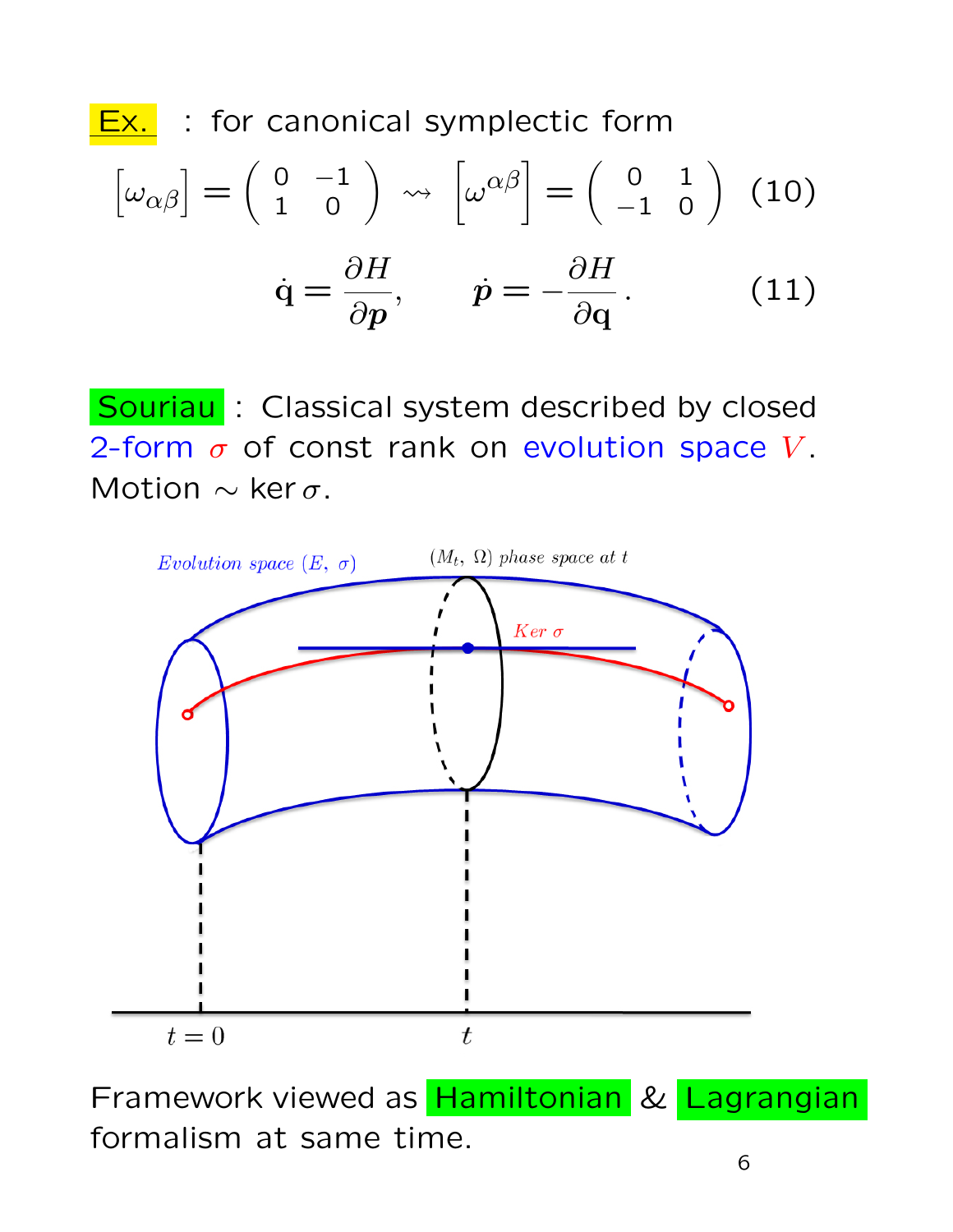## Souriau's relativistic classical massless spinning model

S-model described by 9-dim evolution space  $V^9$ , labeled with Minkowski 4-vectors  $R = (R^{\mu})$ (position),  $P = (P^{\mu})$  (momentum) and spin tensor  $S = (S_{\mu\nu}) \in o(3, 1)$ , subject to constraints

| $S_{\mu\nu}P^{\nu} =$              |                                 | (12a) |
|------------------------------------|---------------------------------|-------|
| $\frac{1}{2}S_{\mu\nu}S^{\mu\nu}=$ |                                 | (12b) |
| $P_{\mu}P^{\mu} =$                 | $\left  - (eg/2)\, S.F \right $ | (12c) |

(12c) spin-field-coupling  $\rightsquigarrow$  effective mass.

- 1.  $g = 0$  minimal coupling; remains massless
- 2.  $g \neq 0$  non-minimal coupling . Becomes massive;
- 3.  $g = 2$  normal coupling. Consistent with Dirac eqn.

N.B. Künzle, Souriau, Duval 1970-74 : (12c) generalized  $\rightsquigarrow$  \*any\* fct.  $f(S \cdot F)$  yields consistent system.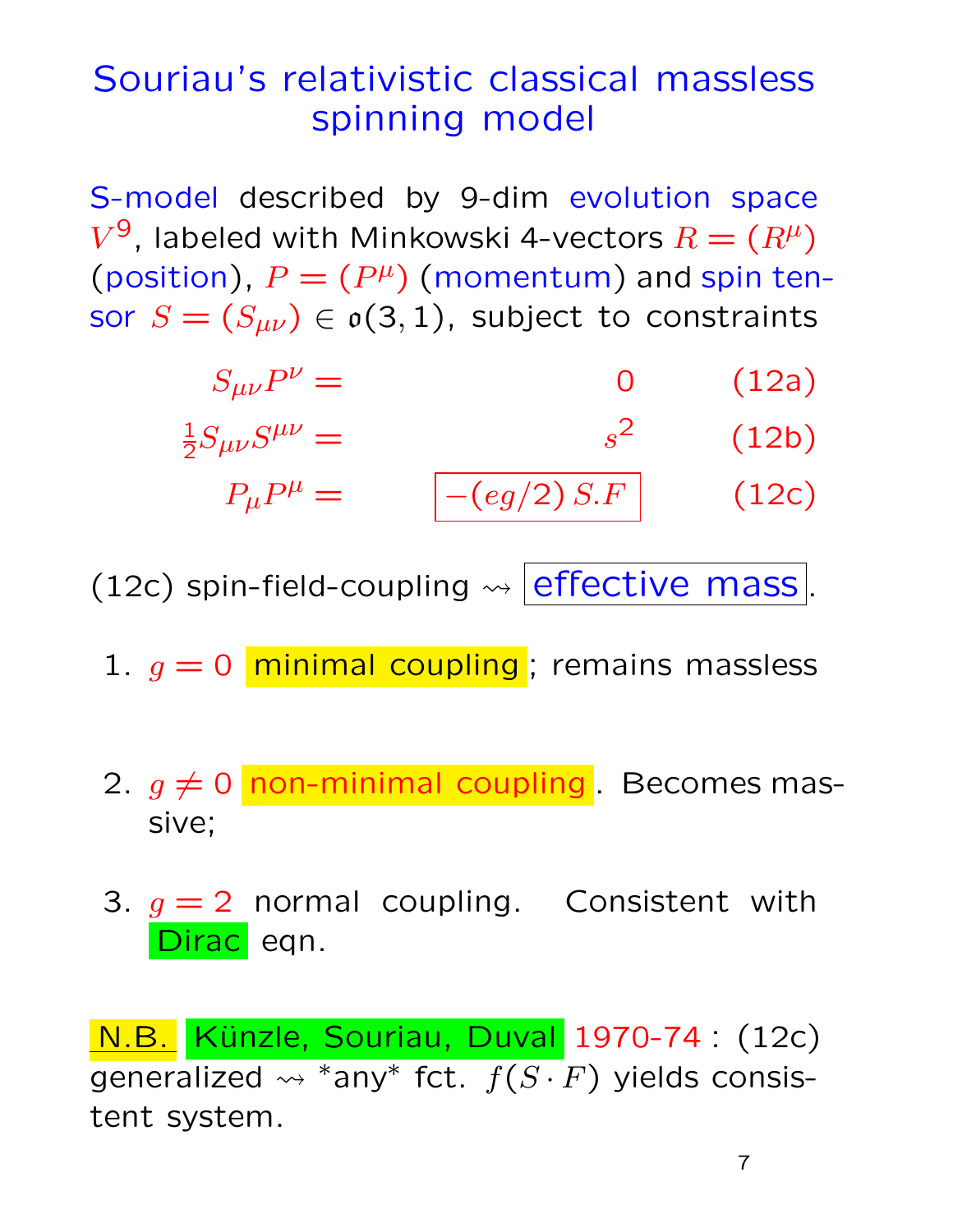Eqns (12) derive from Souriau's two-form obtained by First Principles [group-theoretically constructed free model+geometrically-defined coupling+ mass constraint] :

$$
\sigma = -dP_{\mu} \wedge dR^{\mu} - \frac{1}{2s^2} dS^{\mu}_{\lambda} \wedge S^{\lambda}_{\rho} dS^{\rho}_{\mu}
$$
(13)  
free + (12c)  
+ 
$$
\frac{1}{2} eF_{\mu\nu} dR^{\mu} \wedge dR^{\nu}.
$$
  
min. coupling

In Lorentz frame

$$
R = (\mathbf{r}, t), P = (\mathbf{p}, \mathcal{E}), S_{ij} = \epsilon_{ijk} s_k, S_{i4} = \left(\frac{\mathbf{p}}{\mathcal{E}} \times \mathbf{s}\right)_i
$$
  
where  $\mathbf{s} = (s_i)$  spin vector.

Dispersion relation

$$
\mathcal{E} = \sqrt{|p|^2 - (eg/2)S \cdot F}
$$
\n
$$
= \sqrt{|p|^2 - 2(eg/2)s \cdot (B - \frac{p}{\mathcal{E}} \times E)}.
$$
\n(14)

NB: (14) follows from posited mass formula (12c).  $\mathcal{E} = |p|$  when  $\left(\frac{eg}{2}S \cdot F = 0\right)$ . Can not be changed arbitrarily.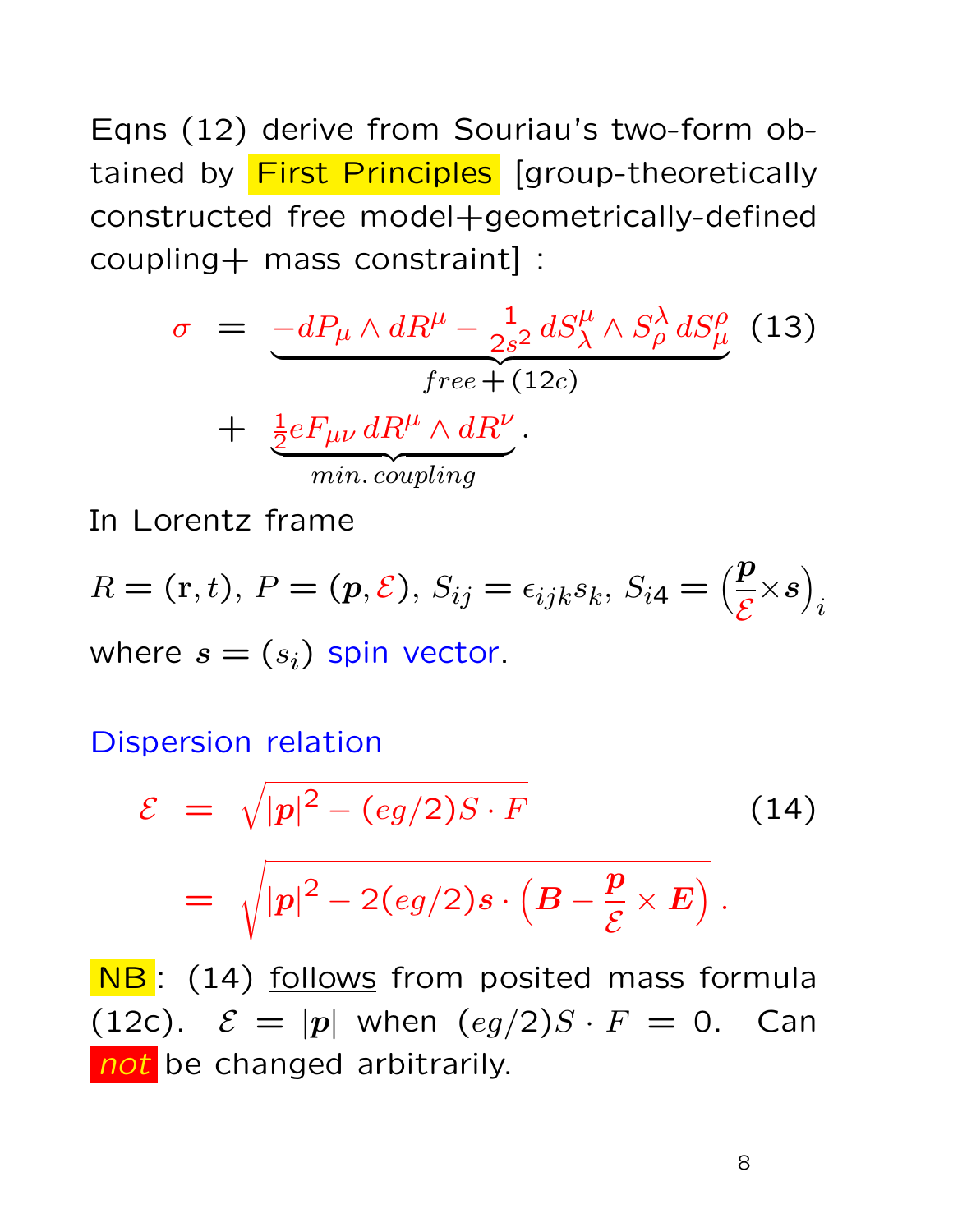Eqns of motion

$$
\dot{\mathbf{r}} = \frac{3g}{2(g+1)} \mathbf{p} - \left(\frac{g-2}{g+1}\right) \left[\frac{s \cdot \mathbf{p}}{S \cdot F} \left(\mathbf{B} - \frac{\mathbf{p}}{\mathbf{E}} \times \mathbf{E}\right) - \frac{eg}{2} \mathbf{E} \times \frac{s}{\mathbf{E}}\right] - \frac{g}{2(g+1)S \cdot F} \left(s \times (S \cdot \mathbf{D}F) - \frac{\mathbf{p}}{\mathbf{E}} \times s (S \cdot D_t F)\right),
$$

$$
\begin{array}{lll}\ni & = & \frac{g}{2(g+1)\mathcal{E}}(3|p|^2 - (g+1)eS \cdot F) \\
 & -\left(\frac{g-2}{g+1}\right) \frac{1}{\mathcal{E}S \cdot F} (p \cdot B)(s \cdot p) + \frac{eg(g-2)}{2(g+1)\mathcal{E}^2} s \cdot (p \times E) \\
 & -\frac{g}{(g+1)\mathcal{E}S \cdot F} (p \times s) \cdot (S \cdot DF),\n\end{array}
$$

$$
\dot{p} = e(E\dot{t} + \dot{r} \times B) + \frac{eg}{4}S \cdot DF,
$$
\n
$$
\dot{s} = p \times \dot{r} + \frac{eg}{2} \left( \left( \frac{p}{\mathcal{E}} \times s \right) \times E + s \times B \right),
$$
\n(15)

where introduced shorthands

$$
S \cdot D_j F = 2s \cdot \left( \partial_j B - \frac{p}{\mathcal{E}} \times \partial_j E \right), \quad (16)
$$

$$
S \cdot D_t F = 2s \cdot \left(\partial_t B - \frac{p}{\mathcal{E}} \times \partial_t E\right). \tag{17}
$$

$$
\boxed{\text{N.B.}} \, : \, \frac{d\textbf{r}}{dt} = \frac{\dot{\textbf{r}}}{\dot{t}} \, \dots
$$

Zero rest-mass analog of Bargmann-Michel-Telegdi (BMT) eqns. for massive relativistic particles. To get insight: hence we limit ourselves to const. ext fields,  $F = (E, B)$ .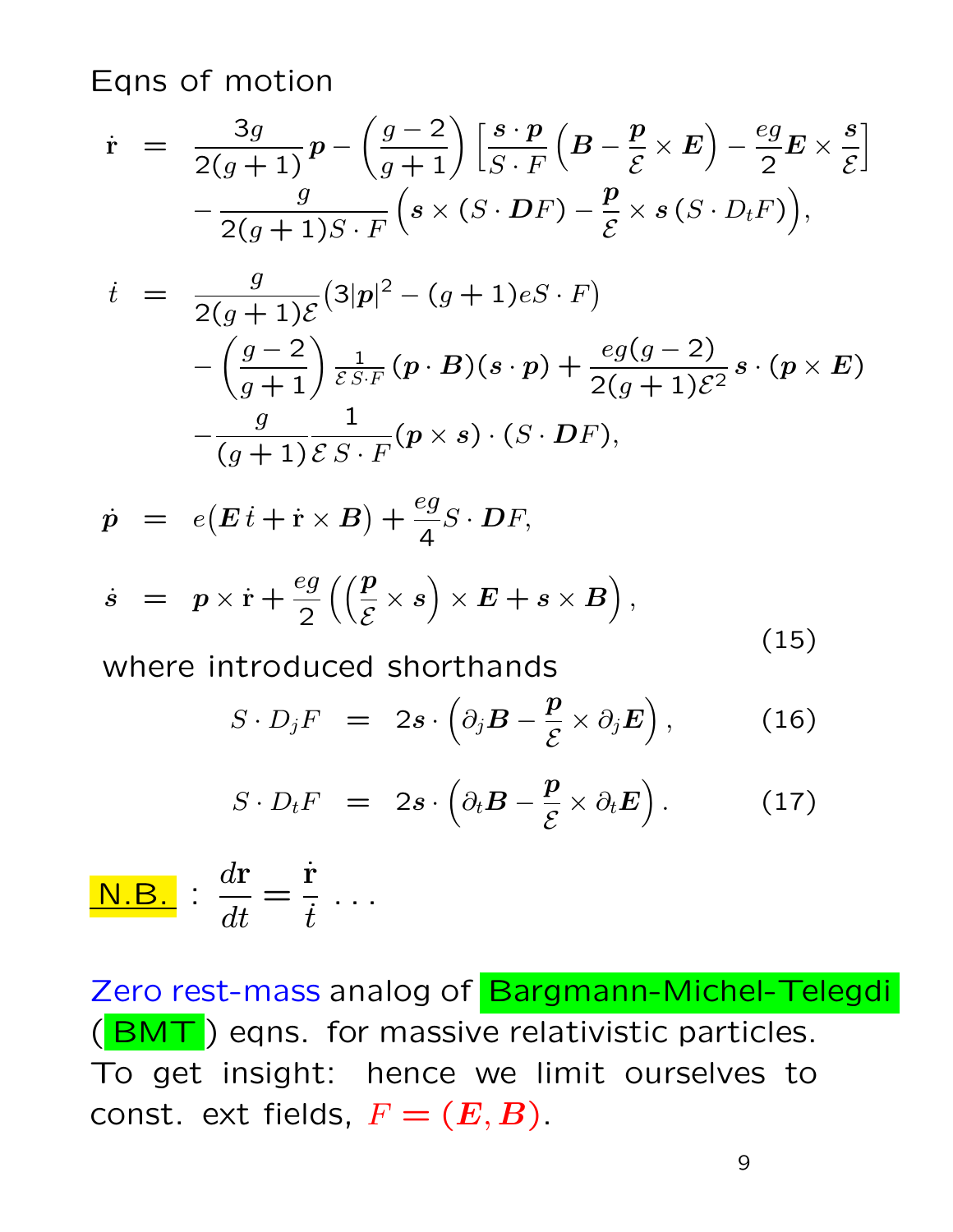For minimal coupling  $g = 0$  :  $\mathcal{E} = |p|$ , eqns simplify :

$$
(\hat{p} \cdot B) \frac{d\mathbf{r}}{dt} = B - \hat{p} \times E, \qquad (18a)
$$

$$
(\hat{p} \cdot B) \frac{dp}{dt} = e(E \cdot B)\hat{p}, \qquad (18b)
$$

$$
(\hat{p} \cdot B) \frac{ds}{dt} = p \times B - p \times (\hat{p} \times E). \qquad (18c)
$$

 $\underline{\hspace{1mm}N.B.}$  : (18a) "purely anomalous": no  $\hat{p}$  term on rhs. Analyzed in [1].

Put, e.g., particle into crossed const. electric and magnetic fields ( $\sim$  Hall effect,  $E = E \hat{x}$ ,  $B = B \hat{z}$ .

p const of motion,  $\leadsto$  so is angle between B and  $p$  ( $\neq \pi/2$  to have  $\widehat{p} \cdot B \equiv$  det  $\neq 0$ ).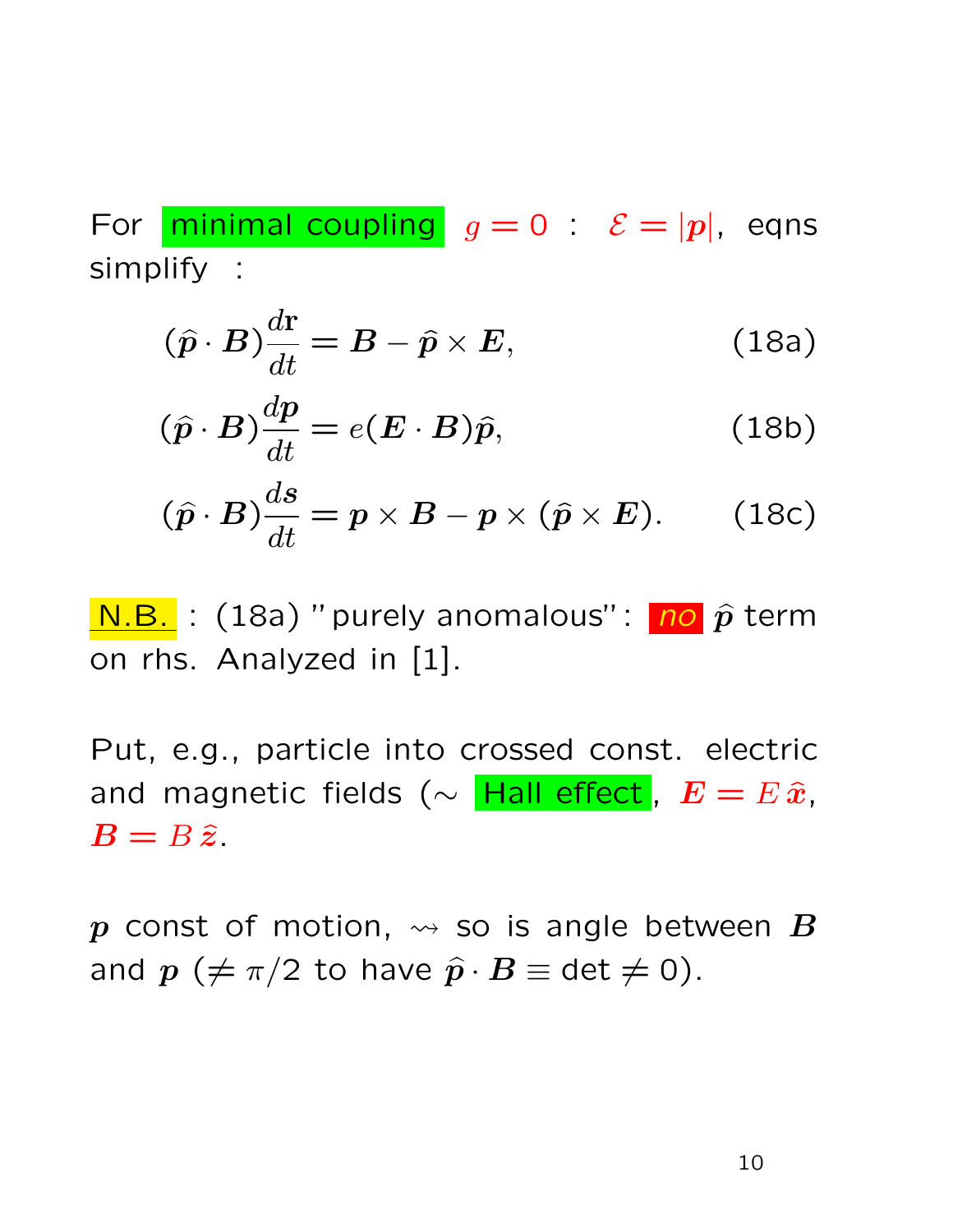

Motion in Hall-type electric and magnetic fields. Initial position,  $r_0$ , chosen in y-z plane, initial **momentum** and spin are chosen parallel ("enslaved") and in  $x-z$  plane. Then, spatial motion,  $r(t)$ , is combination of constantvelocity Hall drift perpendicularly to  $E$ , and  $B$ , combined with constant-velocity vertical drift. Momentum,  $p$ , is conserved, but spin,  $s(t)$ , moves in plane perpendicular to momentum.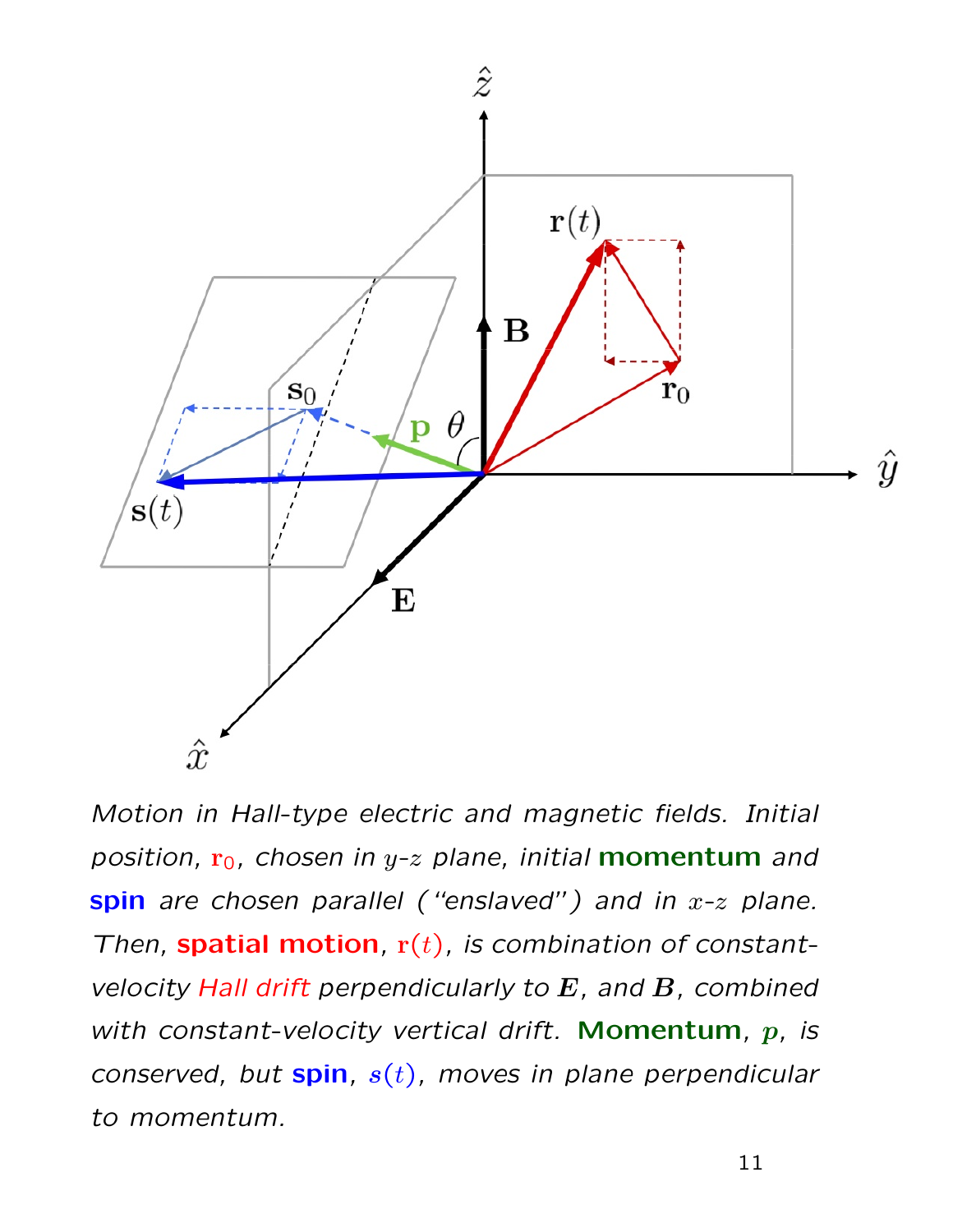#### **Helicity**

For minimal value  $\boxed{g = 0}$  helicity constraint,

$$
\hat{\boldsymbol{p}} \cdot \boldsymbol{s} = \chi^{\circ} |s|, \quad \chi^{\circ} = \pm 1 \equiv \text{sign}(\boldsymbol{s}) \qquad (19)
$$

cf.  $(4)$ , holds  $true$  but spin enslavement is broken. Conservation

$$
\frac{d}{dt}(\hat{\mathbf{p}} \cdot \mathbf{s}) = 0 \tag{20}
$$

can be checked using eqns of motion (18), i.e.,

$$
(\hat{p} \cdot B) \frac{d\mathbf{r}}{dt} = B - \hat{p} \times E,
$$
  
\n
$$
(\hat{p} \cdot B) \frac{dp}{dt} = e(E \cdot B)\hat{p},
$$
  
\n
$$
(\hat{p} \cdot B) \frac{ds}{dt} = p \times B - p \times (\hat{p} \times E).
$$

Helicity conservation follows also from geometric framework [1].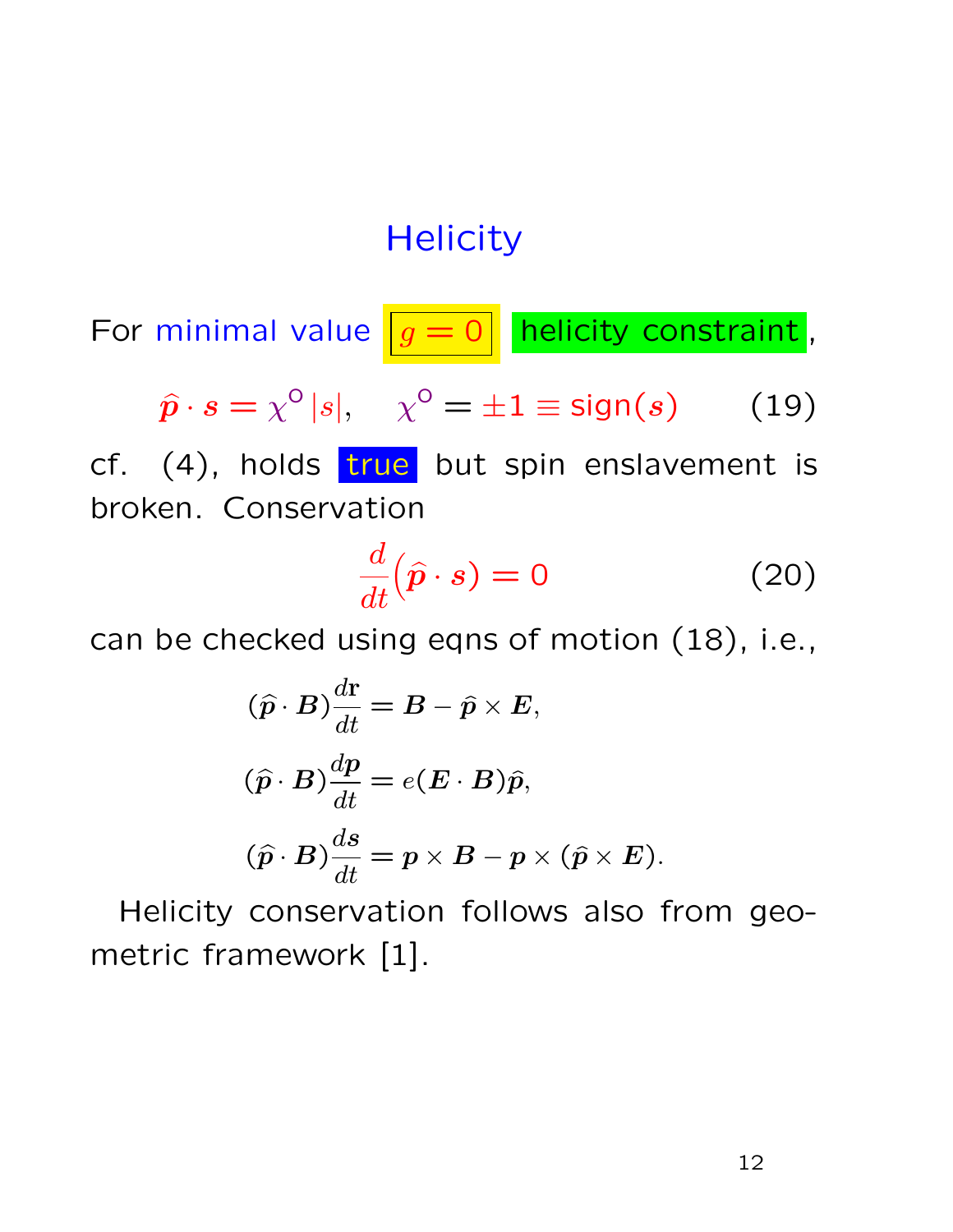For non-minimal value  $\boxed{g=2}$ , eqns of motion simplify again,

$$
\frac{d\mathbf{r}}{dt} = \frac{\mathbf{p}}{\mathcal{E}},\tag{22a}
$$

$$
\frac{dp}{dt} = e\left(E + \frac{p}{\mathcal{E}} \times B\right),\tag{22b}
$$

$$
\frac{ds}{dt} = \frac{e}{\mathcal{E}} \left( \left( \frac{\mathbf{p}}{\mathcal{E}} \times \mathbf{s} \right) \times \mathbf{E} + \mathbf{s} \times \mathbf{B} \right). \tag{22c}
$$

where

$$
\mathcal{E}=\sqrt{|p|^2-2(\mathit{eg}/2)\mathit{s}\cdot\mathit{\mathbf{B}}}\;\neq|p|.
$$

<mark>N.B.</mark> For weak, pure magnetic field,  $s = \frac{1}{2}\hat{p}$ :  $\mathcal{E} \approx |\boldsymbol{p}| - \frac{eg}{\epsilon}$ 4  $S \cdot F = |\boldsymbol{p}| - e \frac{\widehat{\boldsymbol{p}} \cdot \boldsymbol{B}}{2^{1/3}}$  $2|p|$  $(23)$ modif dispersion relation, cf.

Son-Yamamoto , Manuel-Torres-Rincon , Chen-Son-Stephanov-Yee-Yin .

N.B. : No anomalous term on rhs of (22a).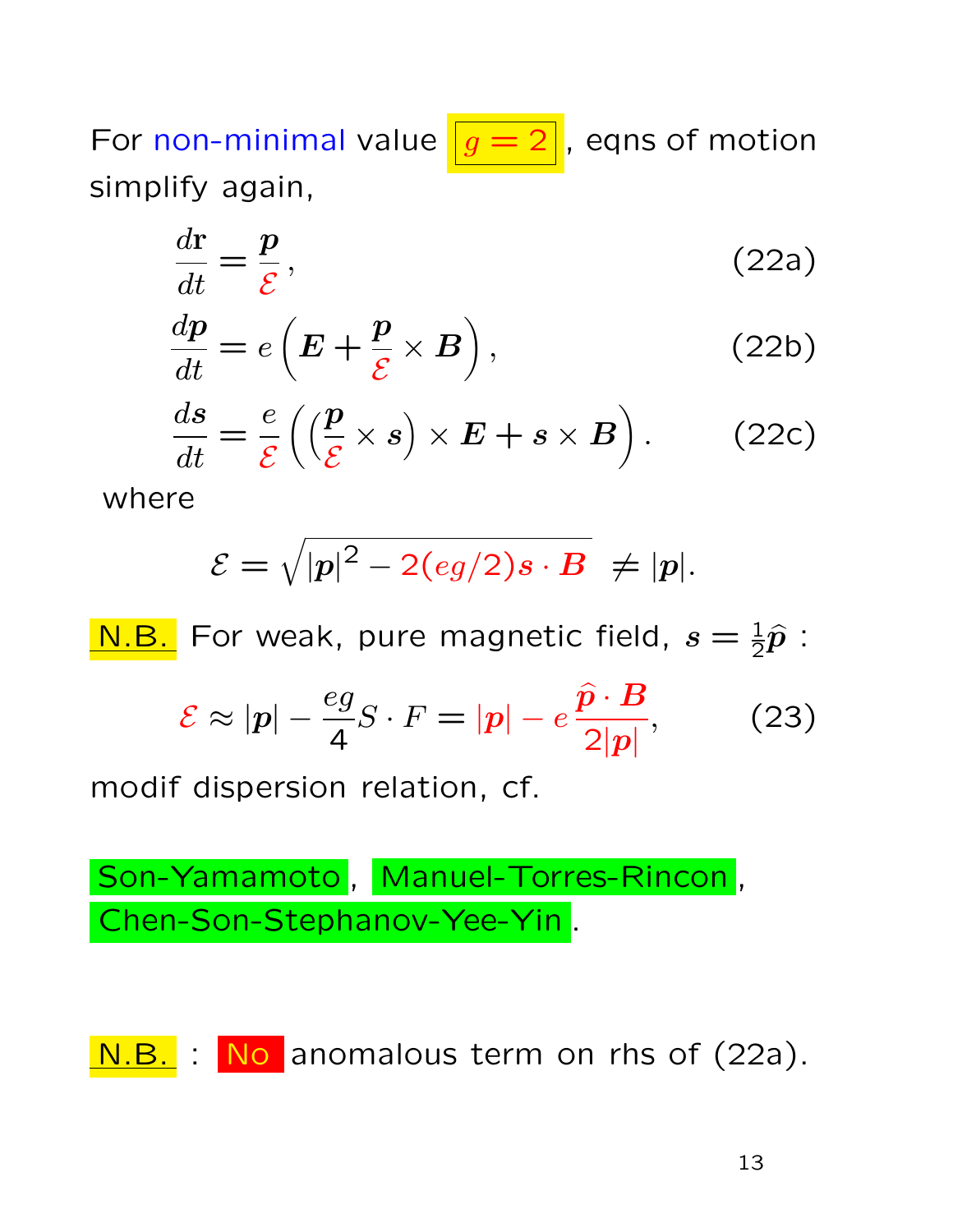In pure magnetic field momentum and spin satisfy eqns of identical form,

$$
\frac{dp}{dt} = \frac{e}{\mathcal{E}} p \times B, \quad \frac{ds}{dt} = \frac{e}{\mathcal{E}} s \times B. \quad (24)
$$

Thus

$$
\begin{cases} |p| = \text{const} \neq 0, & p \cdot B = \text{const}, \\ |s| = \text{const} \neq 0, & s \cdot B = \text{const}, \end{cases} \implies
$$

$$
\begin{cases}\np_z = \text{const}, & s_z = \text{const}, \\
\mathcal{E} = \sqrt{|p|^2 - es \cdot B} = \text{const.}\n\end{cases}
$$
\n(25)

$$
p(t) = (p_0 e^{-i(eB/\mathcal{E})t}, p_z), \qquad (26a)
$$

$$
s(t) = (s_0 e^{-i(eB/\mathcal{E})t}, s_z), \qquad (26b)
$$

$$
\mathbf{r}(t) = \left(\frac{ip_0}{eB}e^{-i(eB/\mathcal{E})t}, \frac{p_z}{\mathcal{E}}t\right) + \mathbf{r}_0,\qquad(26c)
$$

where  $p_0 = p_x + ip_y$ ,  $s_0 = s_x + is_y$ .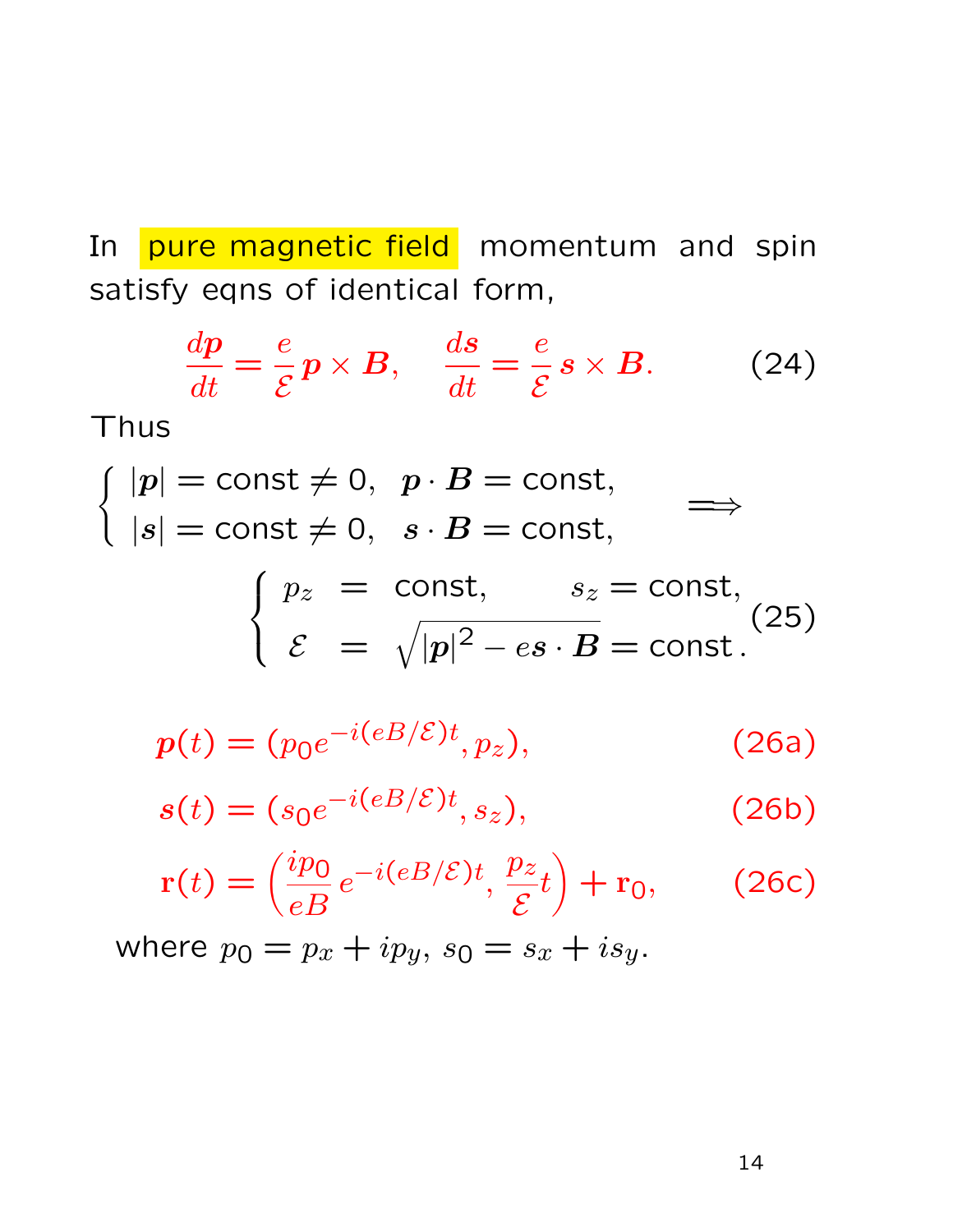

(a) Motion in pure constant magnetic field B. Both momentum  $p(t)$  and spin  $s(t)$  precess with identical angular velocity  $\omega = -eB/\mathcal{E}$  around B. (b) Position  $r(t)$  spirals on cylinder around B, combining precession with vertical drift of the supporting cone itself.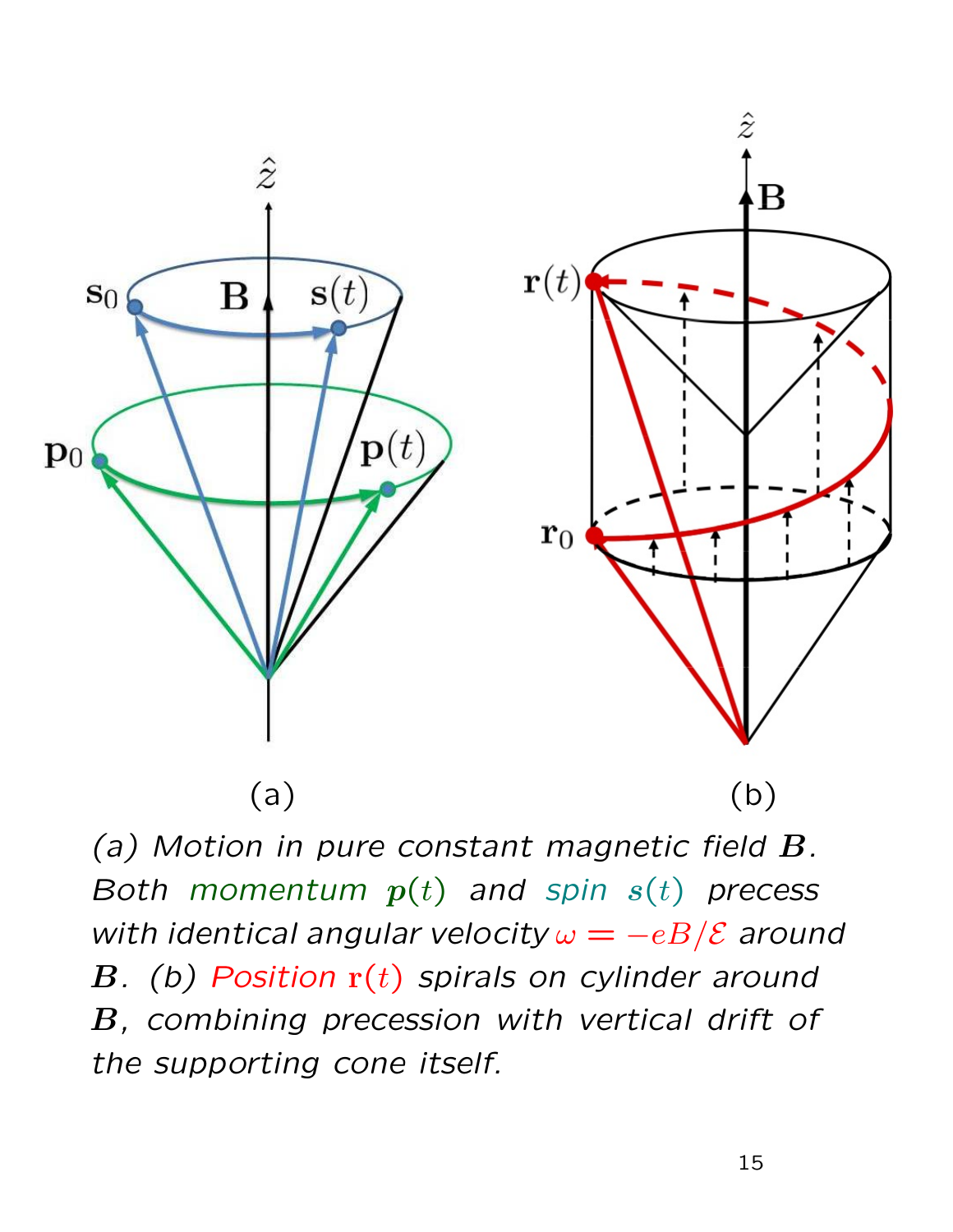N.B. Some authors advocate using "Newton-Wigner-Pryce" coordinate

$$
\tilde{x} = \mathbf{r} + \frac{\hat{p} \times s}{|p|} \tag{27}
$$

they identify with "center of particle".

N.B. components of Pryce coord not commute.

In free case  $\tilde{x}$  is conserved & can be used to label motion [1].

Using (27), spin becomes "enslaved" to momentum (as in c-model), i.e., ang. mom is

$$
\ell = \tilde{x} \times p + \boxed{s \hat{p}}.
$$
 (28)

Velocity relation (22a) acquires anomalous terms even for  $q=2$ ,

$$
\frac{d\tilde{x}}{dt} = \frac{p}{\mathcal{E}} - e \frac{s \times E}{|p|^2} \tag{29}
$$
\n
$$
-e(\hat{p} \cdot E) \Big( \frac{2\mathcal{E}^2 - |p|^2}{\mathcal{E}^2 |p|} \Big) \frac{\hat{p} \times s}{|p|} + \frac{e}{\mathcal{E}} \Big( \frac{\hat{p} \times s}{|p|} \Big) \times B.
$$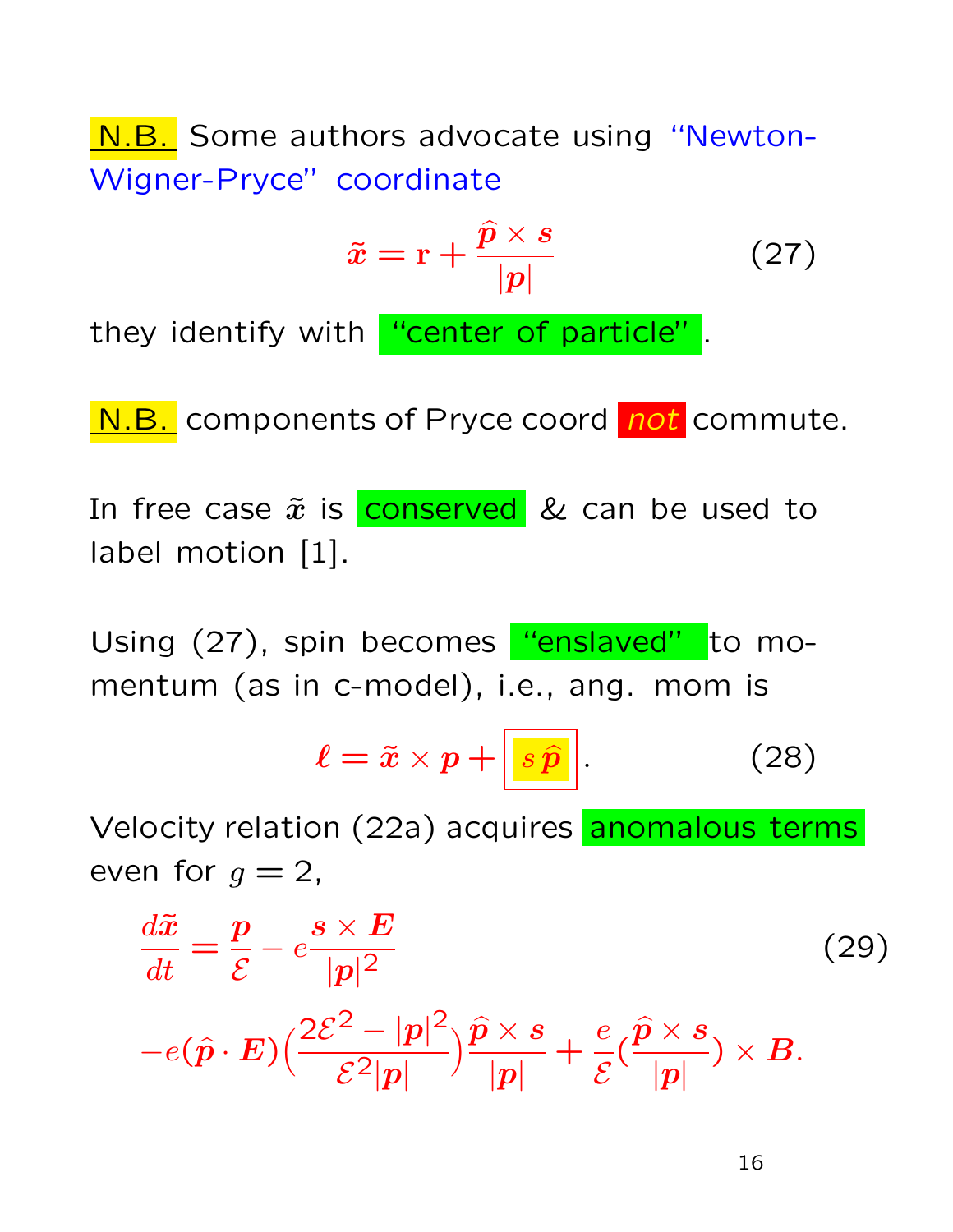Eqns (22) (reminiscent of those of massive relativistic particle)  $\Rightarrow$  spin-field term is const. of motion  $*$ . Yields also time-variation of  $\mathcal{E}$ ,

$$
\frac{d}{dt}(S.F) = 0, \quad \frac{d}{dt}(\mathcal{E}^2) = 2e\,\boldsymbol{p} \cdot \boldsymbol{E}.\tag{30}
$$

Therefore

$$
\mathcal{E} - e\mathbf{r} \cdot \mathbf{E} \,, \tag{31}
$$

conserved, interpreted as (field-spin-dependent) energy. NB:  $\mathcal{E} \neq |p|$  & alone not conserved.

Using eqns of motion  $(22)$  find, for

$$
\frac{d\chi^{\circ}}{dt} = e^2 \left(\frac{S.F}{\mathcal{E}^2|\mathbf{p}|}\right) s \cdot \left(\hat{\mathbf{p}} \times \left(\hat{\mathbf{p}} \times \mathbf{E}\right)\right),\tag{32}
$$

 $\Rightarrow$  helicity  $\chi^0$  may not be conserved.

Below present example, where **helicity** is indeed not const of motion .

\*Statement holds for any value of  $q$  provided the fields are constant.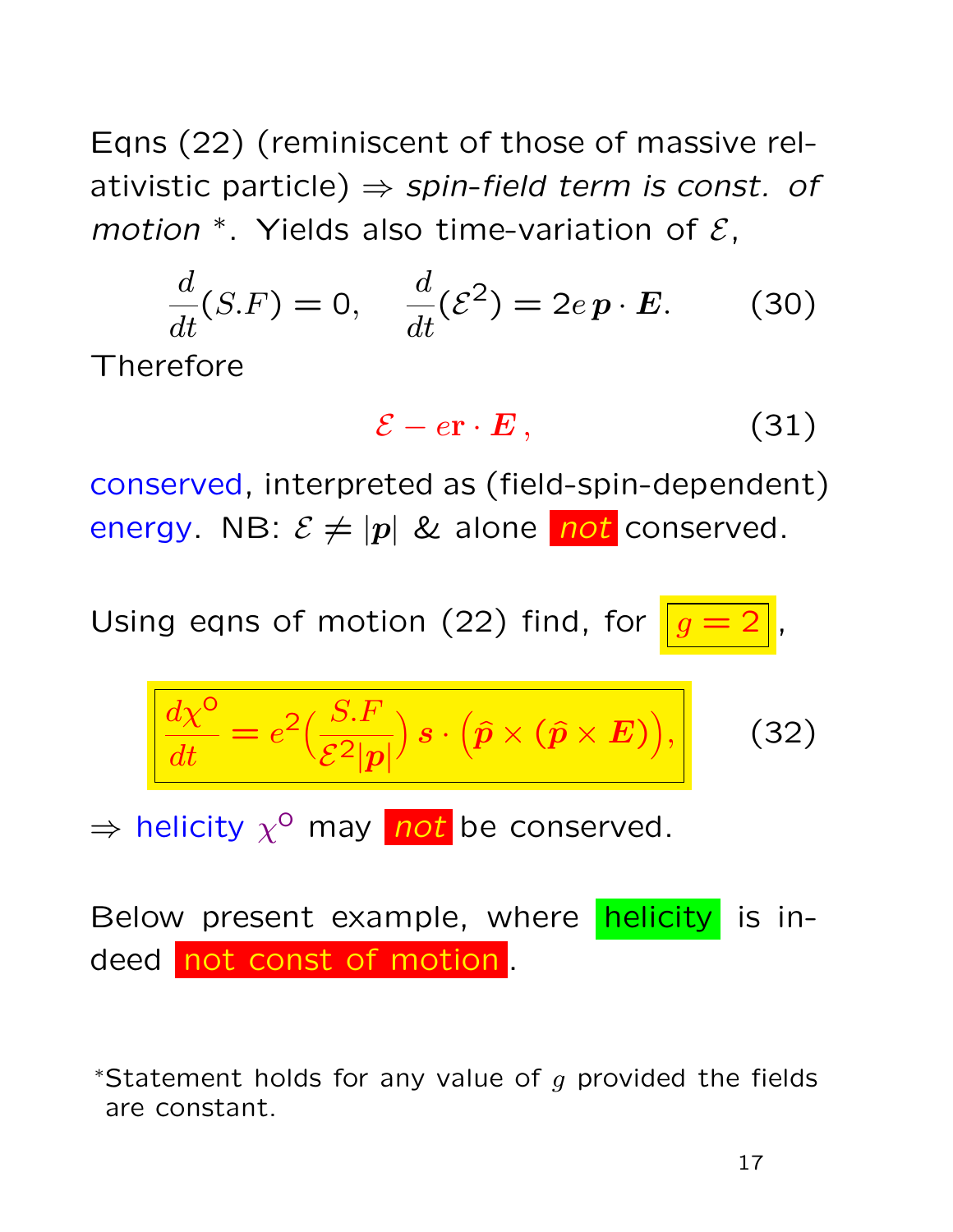Motion in pure electric field for  $g = 2$ 

For  $B = 0$   $g = 2$  eqns. (22) reduce to

$$
\mathcal{E}\frac{d\mathbf{r}}{dt} = \mathbf{p}, \ \frac{d\mathbf{p}}{dt} = e\mathbf{E}, \ \frac{d\mathbf{s}}{dt} = \frac{e}{\mathcal{E}^2}(\mathbf{p} \times \mathbf{s}) \times \mathbf{E}, \ (33)
$$
\nwith

$$
\mathcal{E} = \sqrt{|\mathbf{p}|^2 + 2e \,\mathbf{s} \cdot \left(\frac{\mathbf{p}}{\mathcal{E}} \times \mathbf{E}\right)}\,. \tag{34}
$$

Momentum eqn integrated as  $p(t) = p_0 + eEt$  $\Rightarrow$  from (30) infer

$$
\mathcal{E}^2(t) = \mathcal{E}_0^2 + 2e(p_0 \cdot \mathbf{E})t + e^2 \mathbf{E}^2 t^2.
$$

( $\Rightarrow$  for large t,  $\mathcal{E} \sim e|E|t$ , consistently with conservation of S.F and with  $|p| \sim e|E|t$ ).

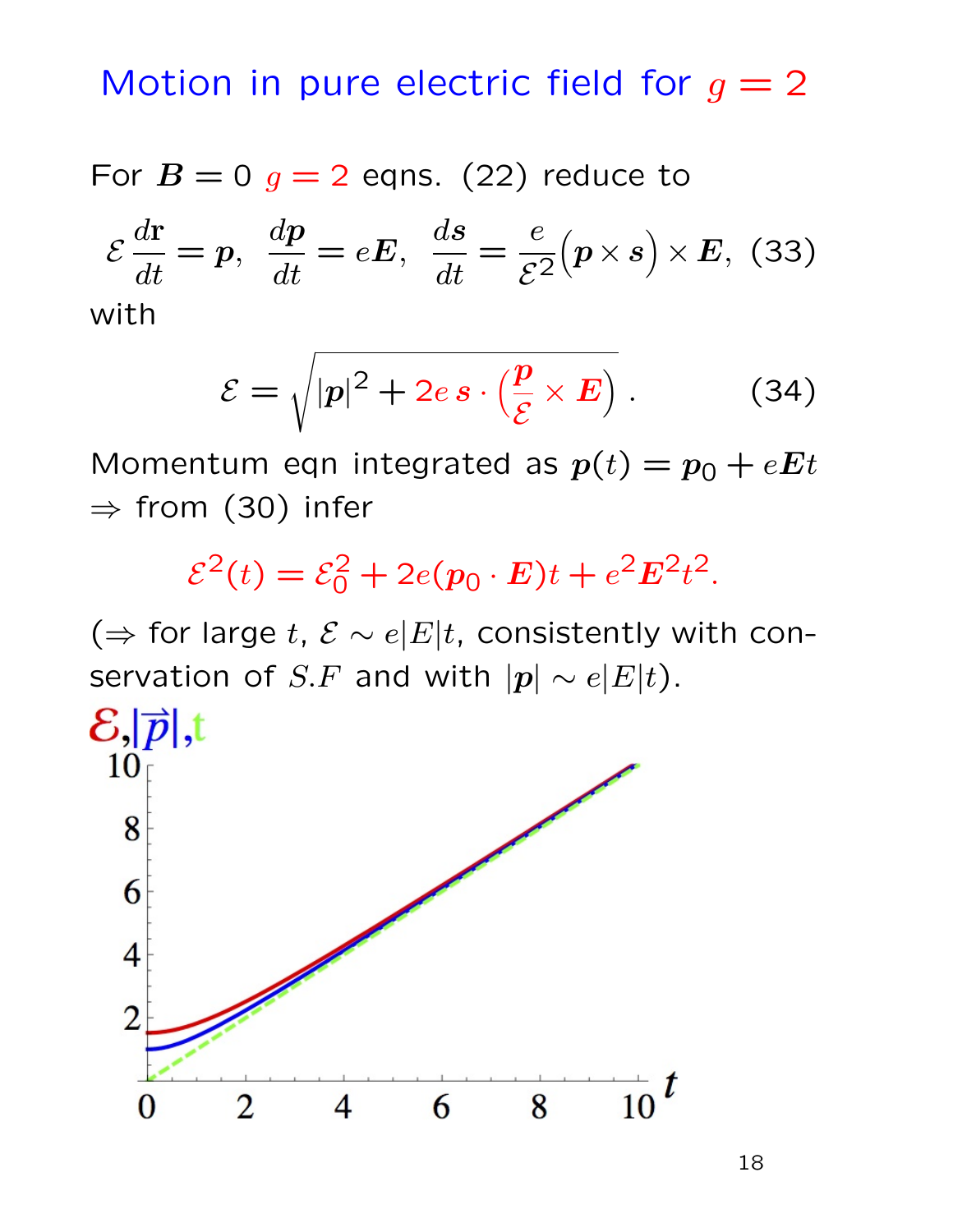E-component of spin is conserved,

$$
d(\mathbf{s} \cdot \mathbf{E})/dt = 0.
$$

Combining results,

$$
\frac{ds}{dt} = -\frac{e}{\mathcal{E}^2(t)} \Big( (s_0 \cdot E)(p_0 + eEt) - (p_0 \cdot E + eE^2t)s \Big).
$$
  
Explicitly time-dependent 1st order diff. eqn  

$$
s(t) = \frac{s_0 \cdot E}{E^2 \mathcal{E}_0^2 - (p_0 \cdot E)^2} \times
$$

$$
\Big( \mathcal{E}_0^2 E + e(p_0 \cdot E)Et - (p(t) \cdot E)p_0 \Big) + \mathcal{E}(t) a,
$$
 (35)  
where const vector *a* determined by init const  

$$
p(0) = p_0, \quad s(0) = s_0, \quad r(0) = r_0.
$$

Eqn. (35)  $\Rightarrow$  a perpendicular to electric field,  $a \cdot E = 0$ .

Spatial motion dealt with similarly,

$$
r(t) = r_0 + \frac{\left(E \times (p \times E)\right)}{e|E|^3} \log \left| \left\{ \frac{p \cdot E + \mathcal{E}|E|}{p_0 \cdot E + \mathcal{E}_0|E|} \right\} \right|
$$
  
+ 
$$
\frac{E}{eE^2} (\mathcal{E} - \mathcal{E}_0).
$$
 (36)

Eqns (33) also studied numerically.

19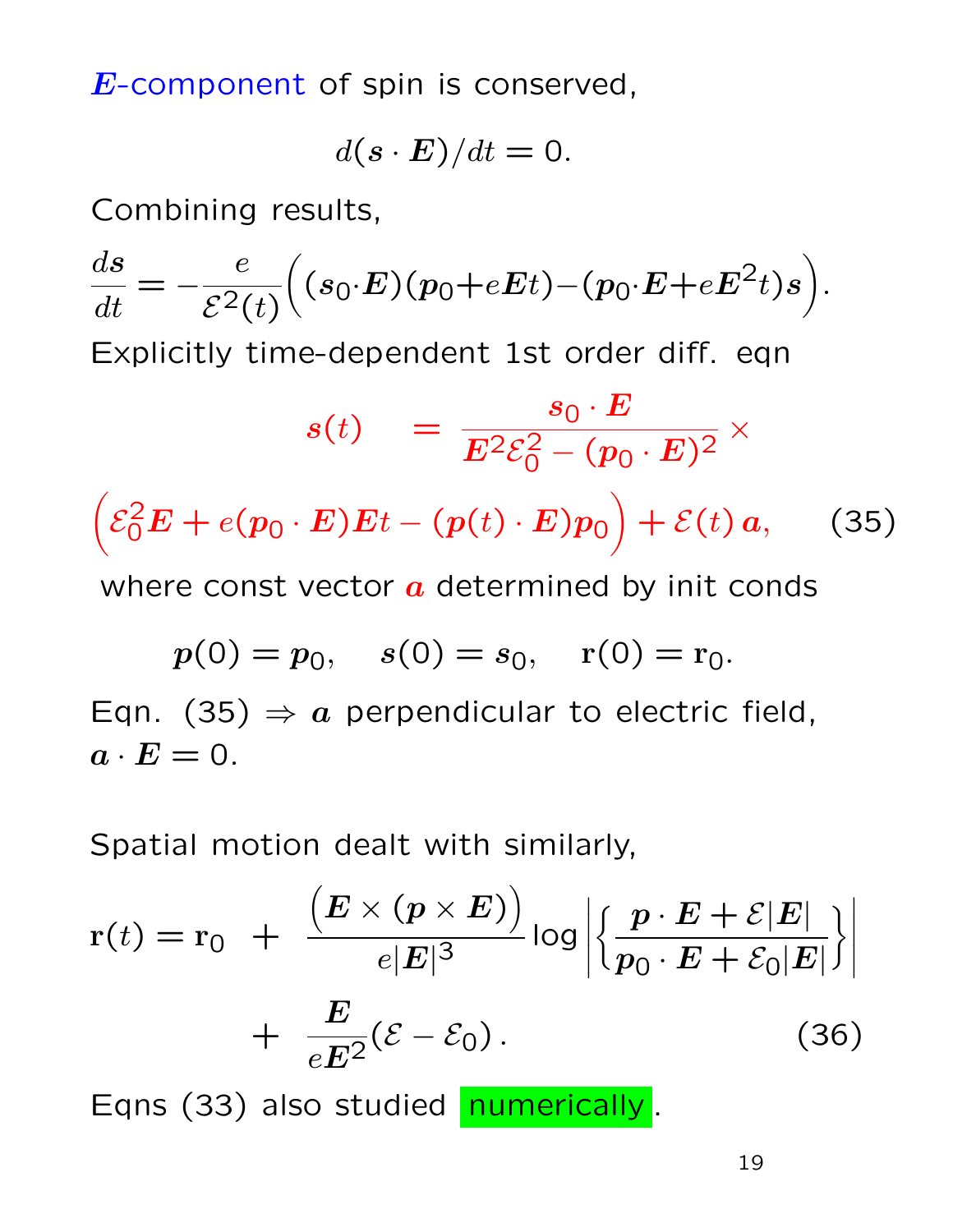$\mathcal{E}(t)$  satisfies 3rd-order algebraic eqn

$$
\mathcal{E}^2 = |p|^2 + 2e s \cdot \left(\frac{p}{\mathcal{E}} \times E\right)
$$

 $\rightsquigarrow$  solved for each  $p(t)$  and thus for each t using Cardano 's formula; remaining eqns integrated numerically.  $E = E\hat{y}$  with init conds  $r(0) =$ 0,  $p(0) = p_0 = p_0 \hat{x}$ ,  $s(0) = s_0$ .



3-dimensional motion  $(g = 2)$ . Spin moves in the vertical plane  $s_y = \pm \frac{1}{2}$  whereas **momen**tum and position move in horizontal planes. Spin not enslaved.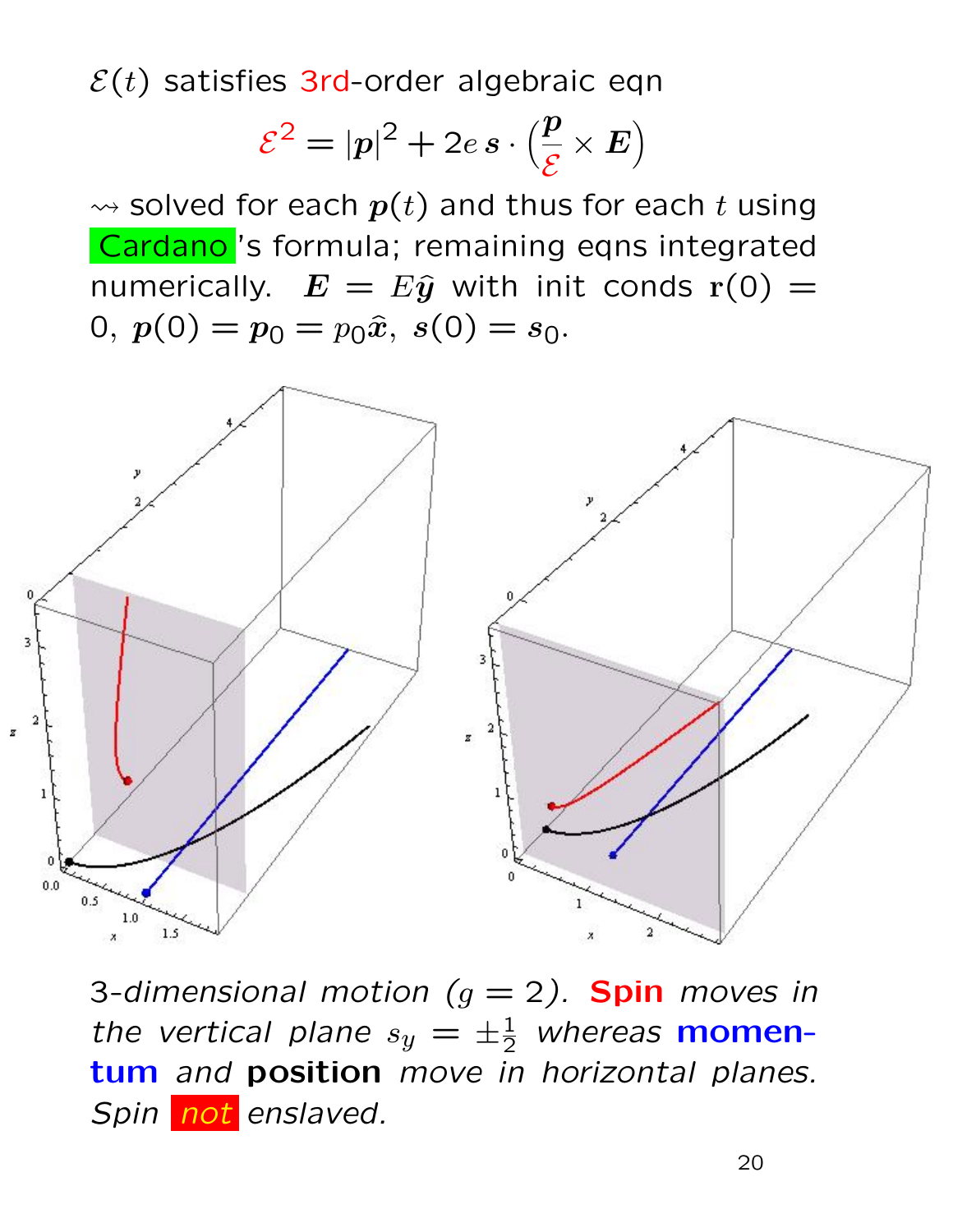Helicity  $\chi^0$  (in purple) is initially not conserved,



For spin-extended massless particle with  $g = 2$  put into an electric field, neither of helicities  $\chi^{\rm o}=s\cdot\widehat{\bm p}$  nor  $\chi=s\cdot{\bm p}/{\cal E}$ conserved. Both expressions converge asymptotically to common value.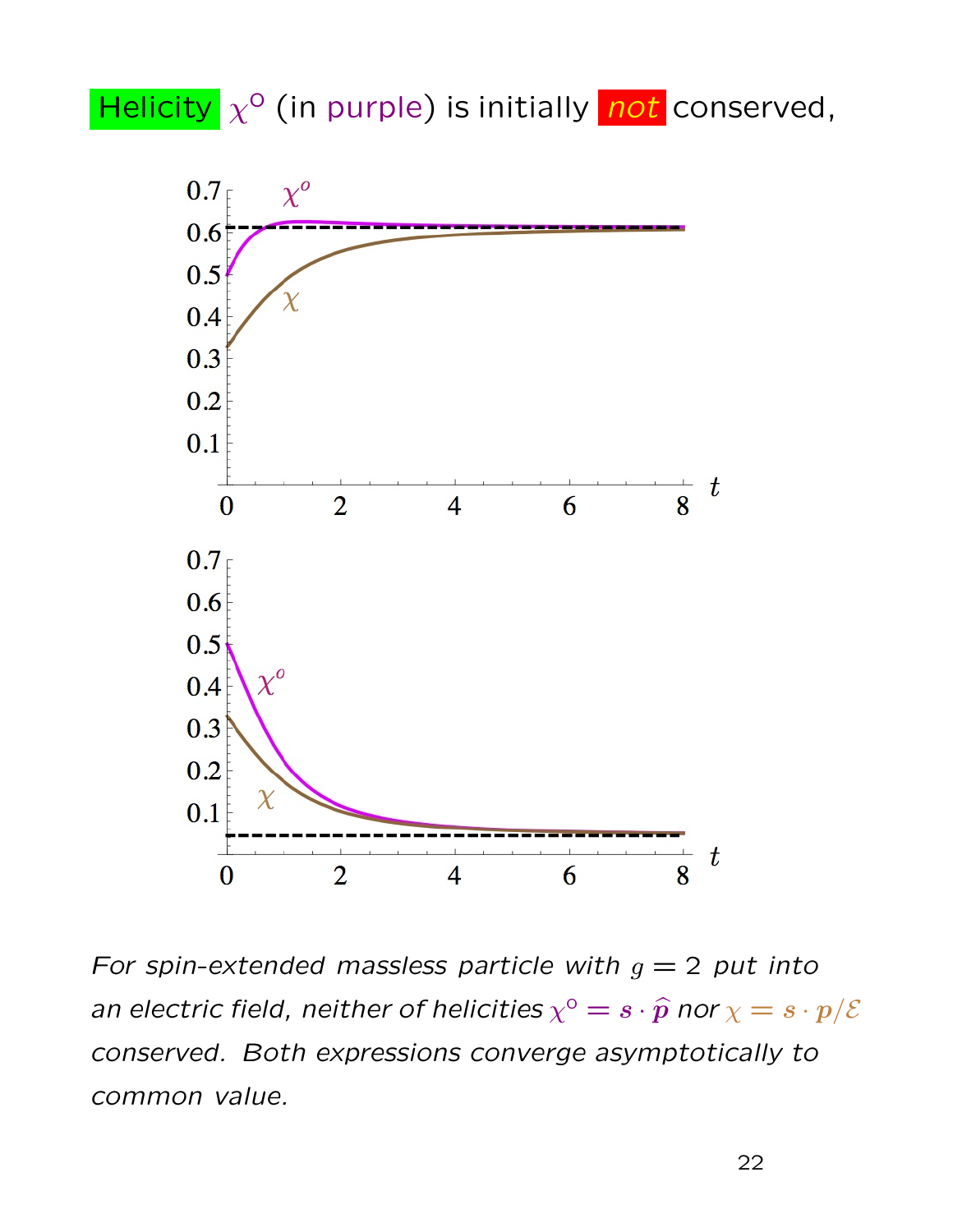#### Helicity, revisited

Gyromagnetic factor  $q$  : any real number (unless contrary is said).

Constraint  $S_{\mu\nu}S^{\mu\nu}=2s^2$  in (12)  $\Rightarrow$ 

$$
s^{2} - \frac{1}{\mathcal{E}^{2}}(|p|^{2}|s|^{2} - (p \cdot s)^{2}) = s^{2}. \qquad (37)
$$

For  $q = 0$  general dispersion relation (14) reduces to  $\mathcal{E} = |p|$ , (37)  $\Rightarrow$  helicity constraint  $\hat{\boldsymbol{p}}\cdot\boldsymbol{s}=\pm|\boldsymbol{s}|$  in (19)

However for  $g \neq 0$  this is not so  $\rightsquigarrow$  revisit & definition of helicity.

Start again with free case. Remember: space of motions is coadjoint orbit of Poincaré group, labeled by Casimir invariants  $m$  (mass) and  $s$ (spin).

Decomposing Lorentz & translational moments,  $M = (M^{\mu\nu}) \in \mathfrak{o}(3,1)$  resp.  $P = (P^{\mu}) \in \mathbf{R}^{3,1}$ , into orbital & spin constituents,

$$
M^{\mu\nu} = R^{\mu}P^{\nu} - R^{\nu}P^{\mu} + S^{\mu\nu}.
$$
 (38)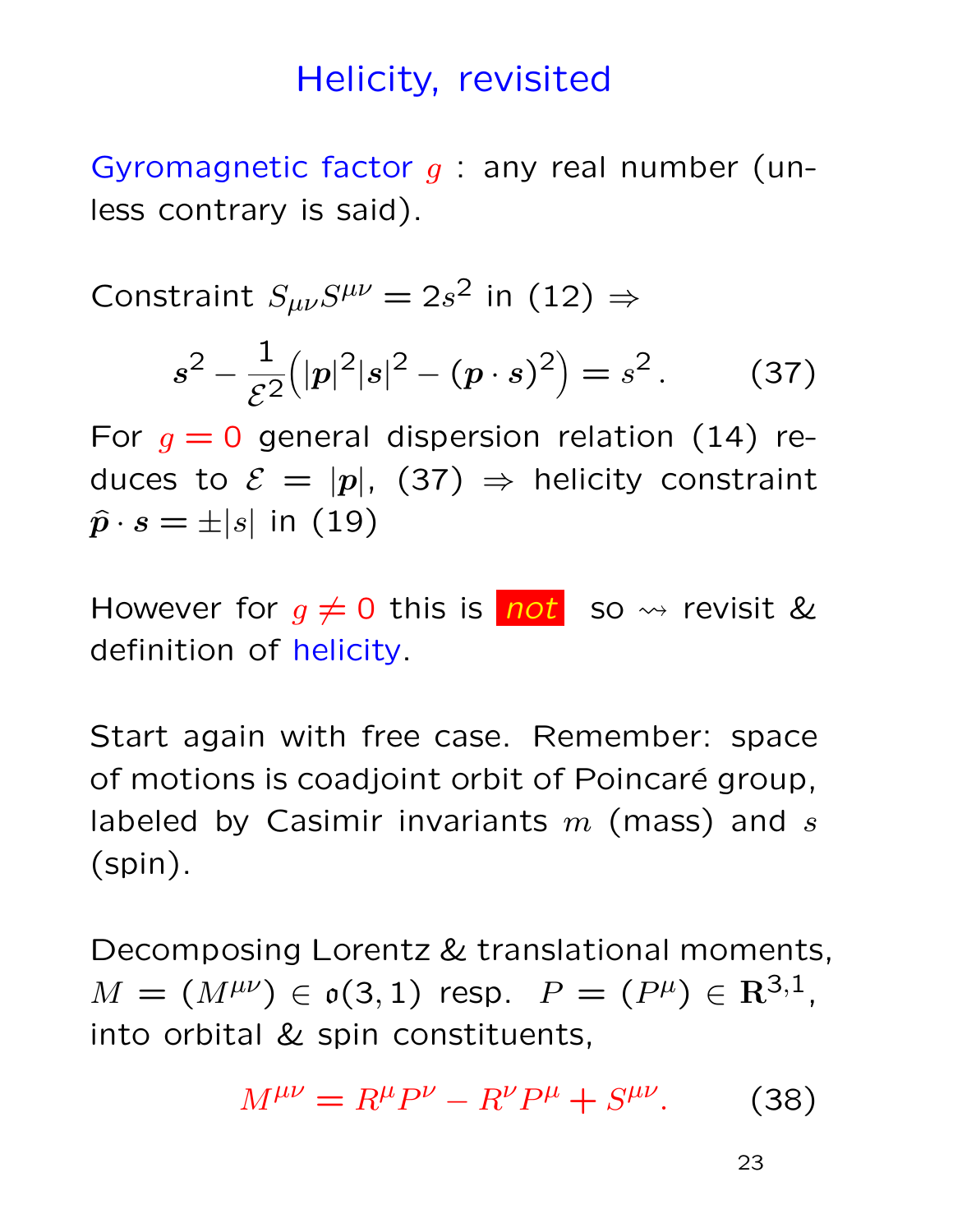In Lorentz frame Casimirs

$$
m^2 = -p^2 + \mathcal{E}^2 \qquad s = \ell \cdot \hat{p}, \qquad (39)
$$

where  $\ell$ , angular momentum, is space component of  $M$ ,  $M_{ij} = \epsilon_{ijk} \ell_k$  ; real number  $s$  is scalar spin.

Pauli-Lubanski vector :

$$
W_{\sigma} = \frac{1}{2} \epsilon_{\mu\nu\rho\sigma} M^{\mu\nu} P^{\rho}.
$$
 (40)

For non-tachyonic coadjoint orbits,  $m \geq 0$  and

$$
W_{\mu}W^{\mu} = -s^2m^2.
$$
 (41)

Orbits we are interested in are massless,  $m = 0$ and have scalar spin  $|s| > 0$  (commonly  $|s| = \frac{1}{2}$ ). Null  $&$  orthogonal (thus parallel) vectors  $W$ and  $P$  are proportional,

$$
W = \chi P \tag{42}
$$

defines helicity as proportionality factor between  $W^{\mu}$  and  $P^{\mu}$ . In Lorentz frame,

$$
W = \chi \left( \begin{array}{c} p \\ \mathcal{E} \end{array} \right), \quad \chi = s \cdot \frac{p}{\mathcal{E}} \,. \tag{43}
$$

In free case  $\mathcal{E} = |p|$  & recover old expression in (19),  $\chi = \chi^{\circ} = \pm |s|$ .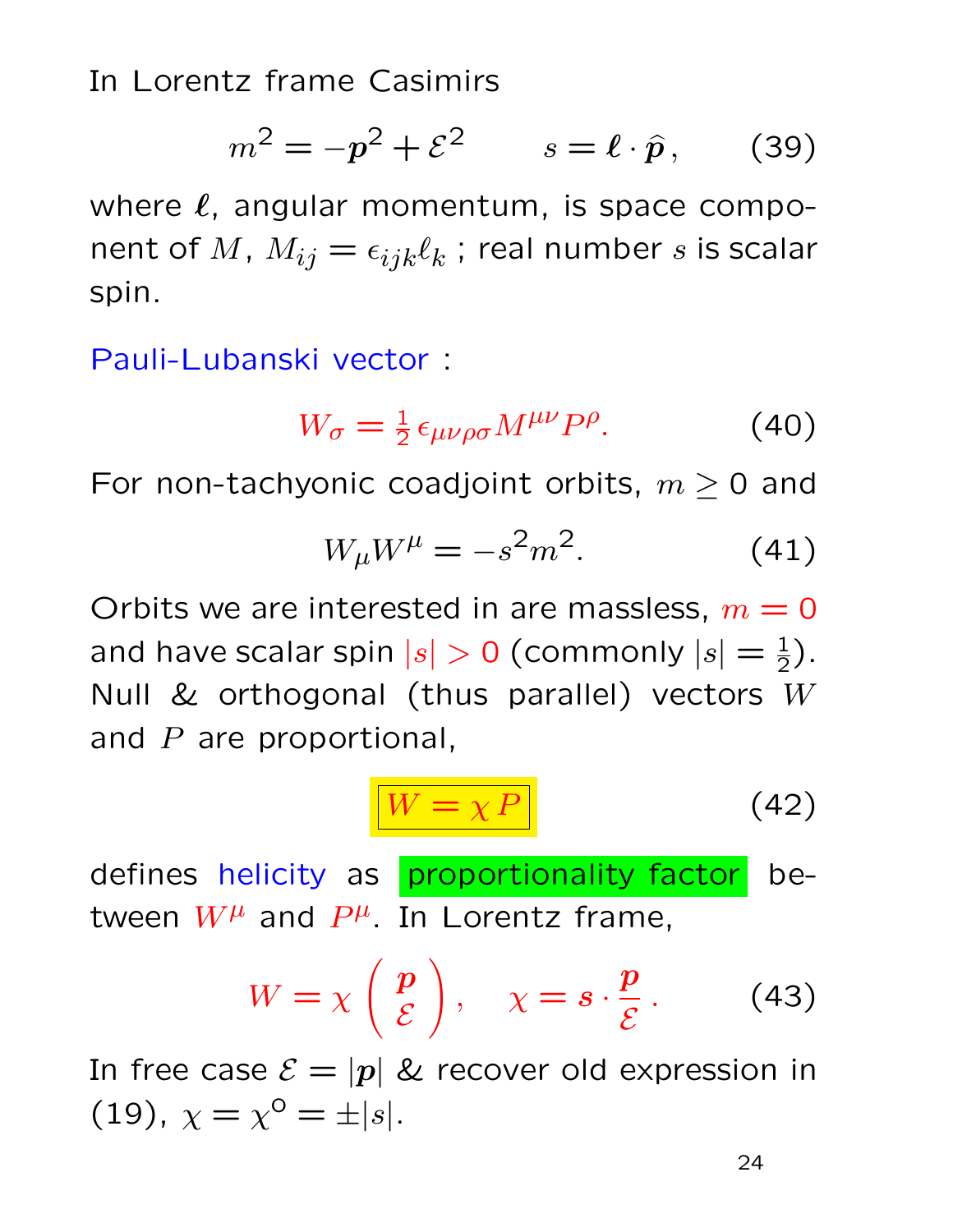Conservation also checked using (free) eqns of motion, is consistent with group theory, for which it is Casimir invariant.

In coupled case,  $(12)$ , similar calculation  $\rightsquigarrow$ 

$$
W = s \cdot \frac{p}{\mathcal{E}} \left( \frac{p}{\mathcal{E}} \right) - \frac{\left( eg/2 \right) S.F}{\mathcal{E}} \left( \frac{s}{0} \right), \quad (44)
$$

⇒ Pauli-Lubanski & momentum no longer parallel unless effective mass vanishes.

New helicity in (43), appears as coefficient of first term. Is it conserved ? Rewriting (37) as

$$
\chi^2 = s^2 + (eg/2)\frac{S.F}{\mathcal{E}^2} |s|^2
$$

 $\Rightarrow$  (43) conserved for minimal coupling,  $g = 0$ but not for  $g \neq 0$ , because extra term not const of motion.

For  $g = 2 \Rightarrow (32)$  should be replaced by

$$
\frac{d\chi}{dt} = -\left(\frac{e^2 S.F}{\mathcal{E}^3}\right) s \cdot E \neq 0 \tag{45}
$$

$$
W_{\mu}W^{\mu} = s^2 \frac{eg}{2} S.F = s^2 m^2
$$
 (46)

cf. massive case, eqn. (41).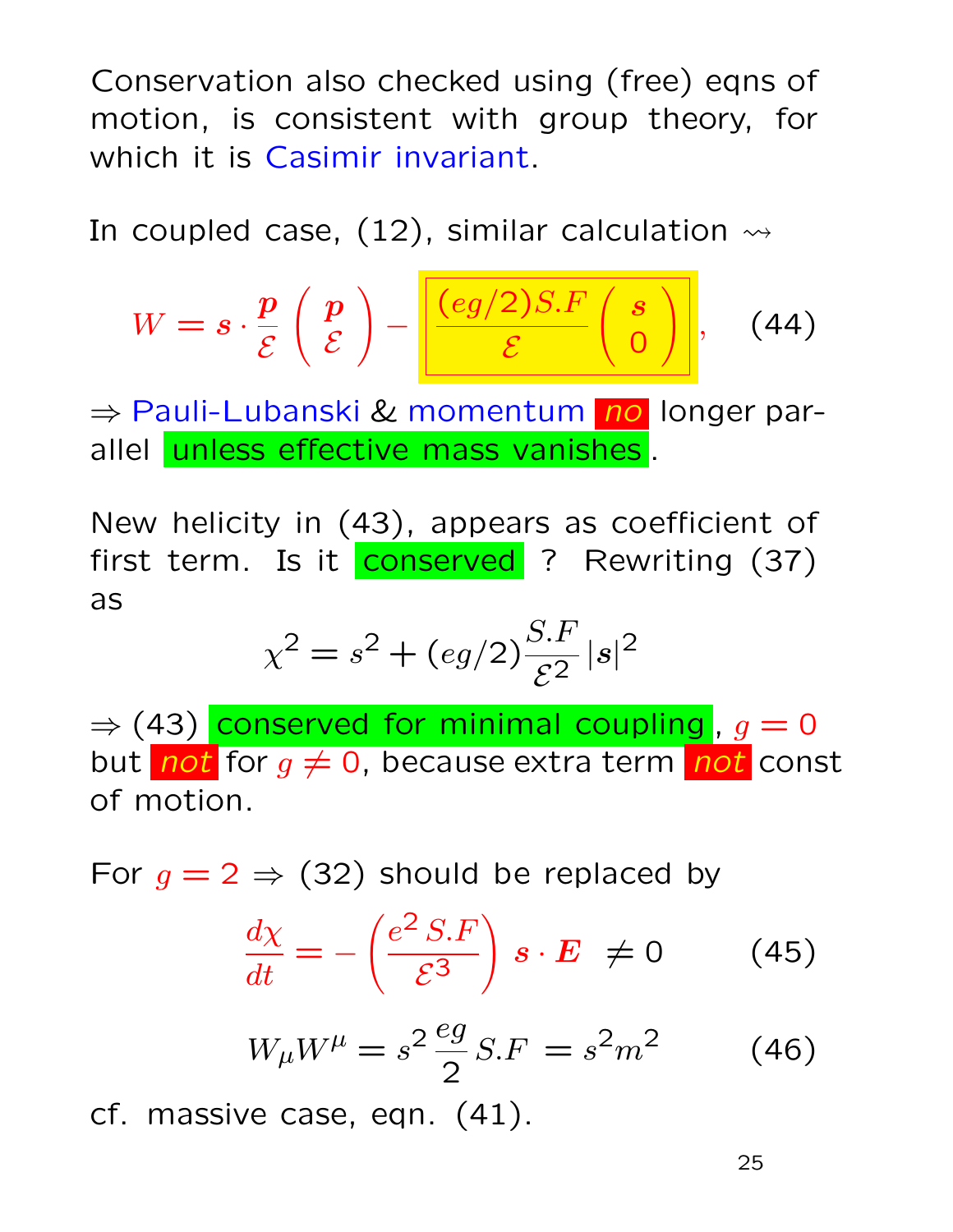

For spin-extended massless particle  $(g = 2)$  in electric field, <mark>neither</mark> of helicities  $\chi^{\circ} = s \cdot \widehat{p}$  nor  $\chi = s \cdot p/\mathcal{E}$  conserved. Both expressions converge to common value asymptotically.  $\Rightarrow$  both helicities  $\chi^{\mathsf{O}}$  &  $\chi$  tend to same const value when  $t \to \infty$ . Helicity not conserved only during short initial period.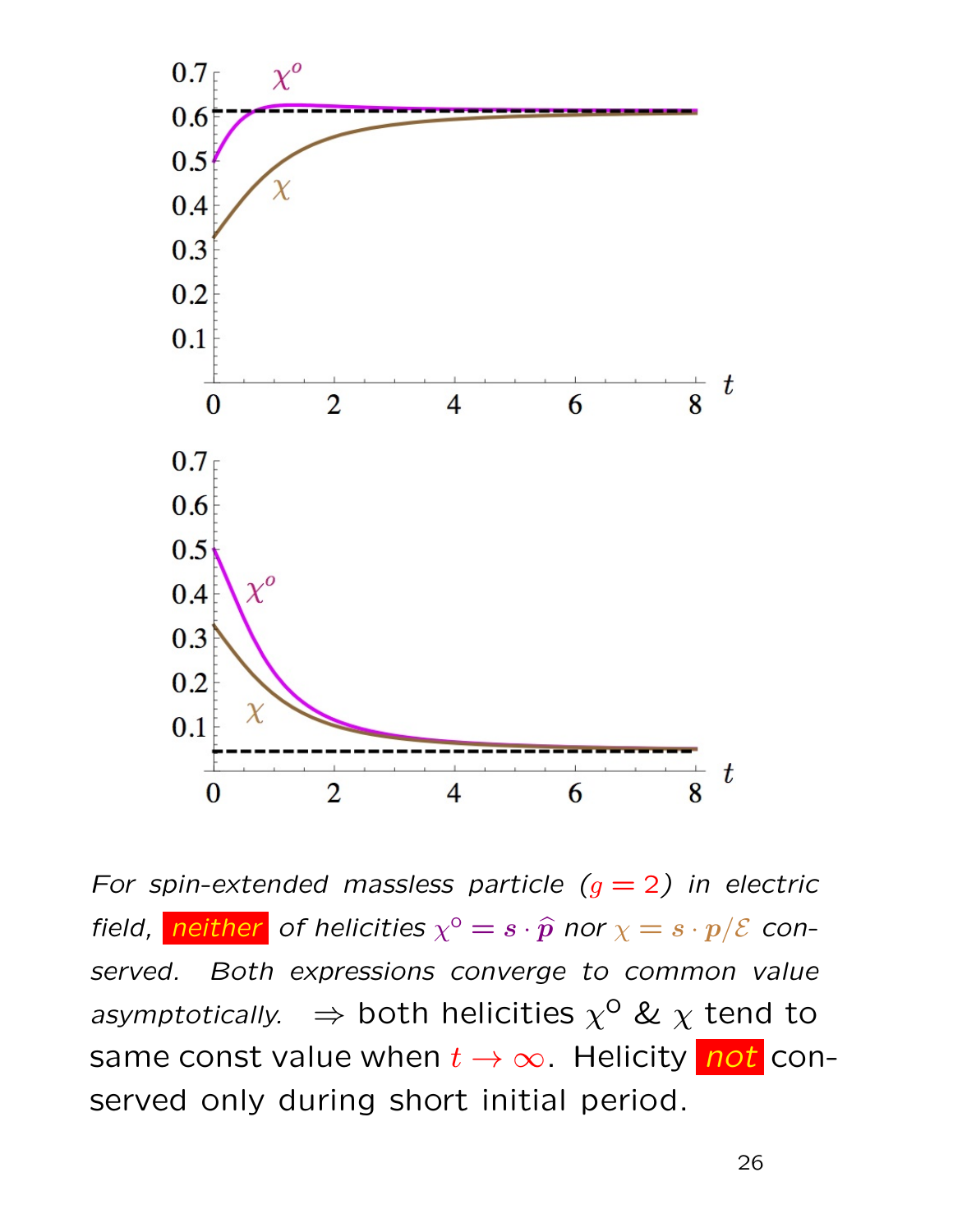# Transport properties (c-model) Invariant volume element

 $dV_c = D_c d^3 p d^3 x$ ,  $D_c = 1 + e\Theta \cdot B$ . (47)  $D_c = \sqrt{\det(\omega_c)}$  determinant of symplectic matrix  $\omega_c$ . System regular if  $D_c \neq 0$ .

Liouville's thm takes anomalous form

$$
\frac{\partial D_c}{\partial t} + \frac{\partial (D_c \dot{x})}{\partial x} + \frac{\partial (D_c \dot{p})}{\partial p} = (E \cdot B) \nabla p \cdot \left(\frac{\hat{p}}{2|p|^2}\right)
$$

$$
= 2\pi e^2 (E \cdot B) \delta^3(p). \quad (48)
$$

 $f(x, p, t)$  distribution assumed satisfy collisionless Boltzmann eqn  $\partial_t f + \partial_x f \dot{x} + \partial_p f \dot{p} = 0.$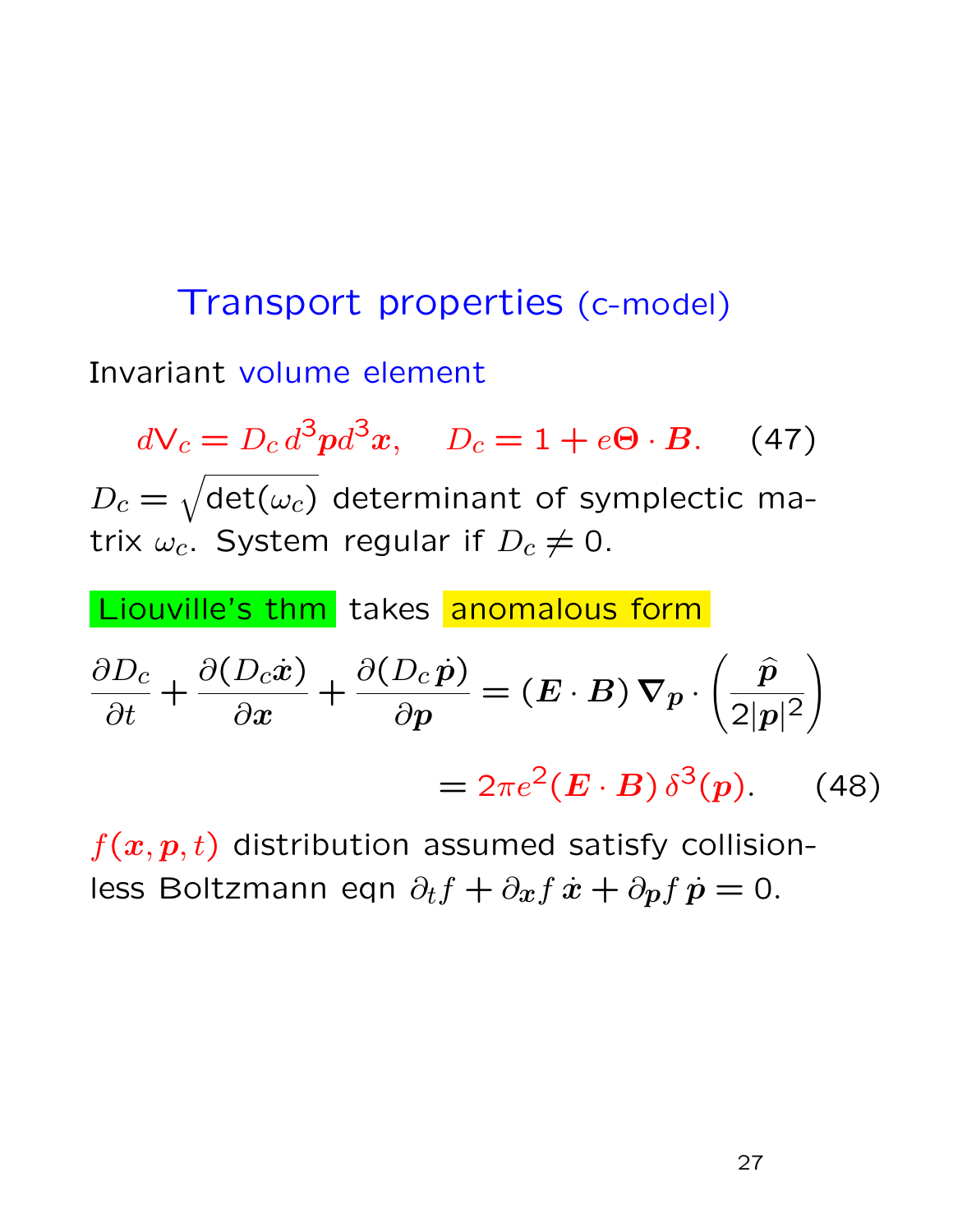Current density

$$
j = \int D_c \frac{d^3 p}{(2\pi)^3} f \dot{x} = \underbrace{\int \frac{d^3 p}{(2\pi)^3} f \hat{p}}_{normal current}
$$
\n
$$
+ eB \int \frac{d^3 p}{(2\pi)^3 2|p|^2} f \underbrace{eE \times \int \frac{d^3 p}{(2\pi)^3 2|p|^2}}_{channel current}
$$
\n
$$
(50)
$$
\n
$$
j = 50
$$

Particle density

$$
\rho(x,t) = \int f D_c \frac{d^3 p}{(2\pi)^3} \quad \rightsquigarrow
$$

anomalous continuity eqn (chiral anomaly),

$$
\partial_t \rho + \nabla \cdot j = \frac{e^2}{4\pi^2} (E \cdot B) f(0). \tag{51}
$$